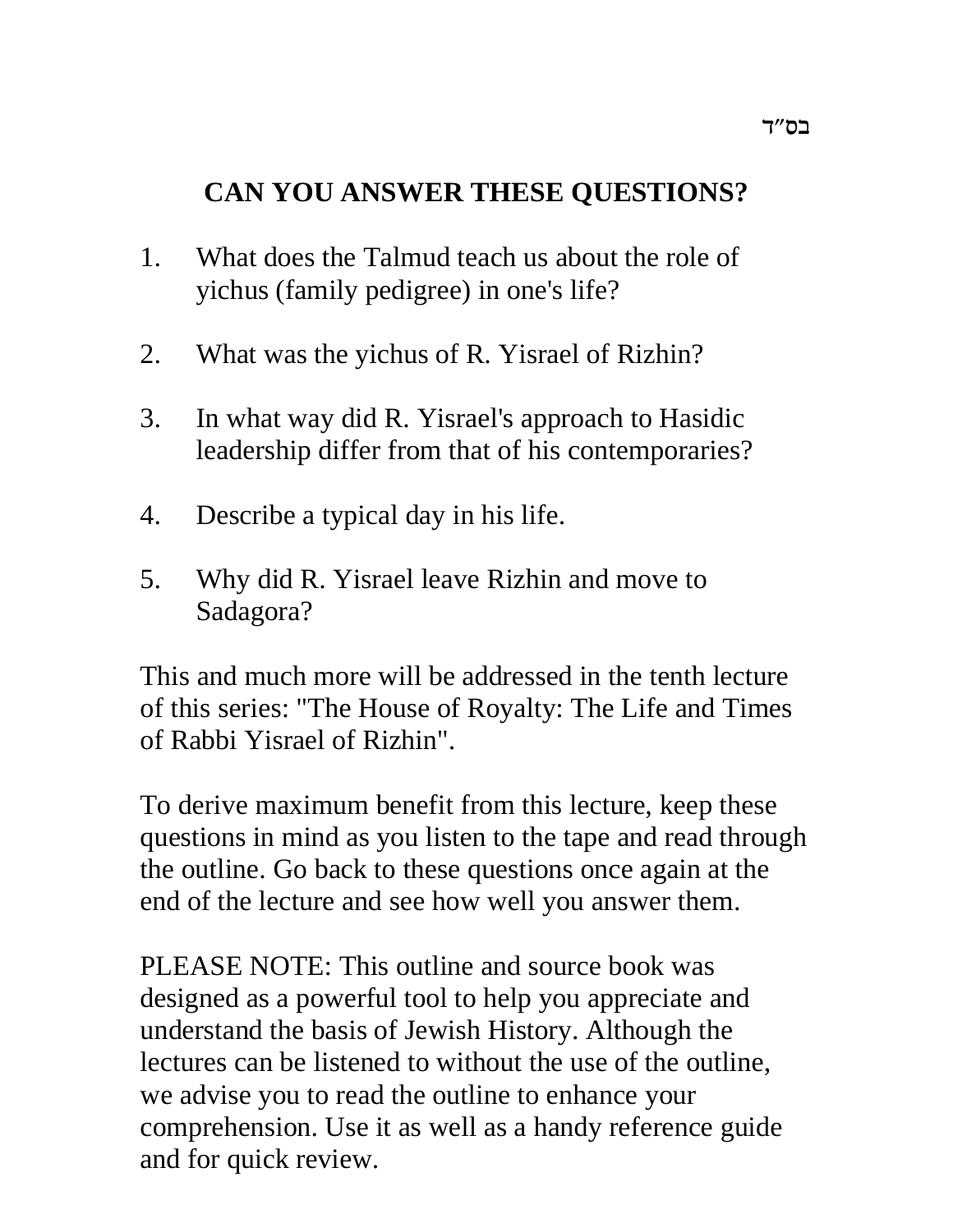#### THE EPIC OF THE ETERNAL PEOPLE Presented by Rabbi Shmuel Irons

#### Series X Lecture #10

#### THE HOUSE OF ROYALTY: THE LIFE AND TIMES OF RABBI YISRAEL OF RIZHIN

#### L. The Mystique of Yichus (Family Pedigree)

A.

. . . כִּי אָנֹכִי ד' אֱ–לֹהֶיךָ אֵ–ל קַנָּא פֹּקֵד עֲוֹן אָבֹת עַל–בָּנִים עַל–שִׁלֵּשִׁים וְעַל–רִבֵּעִים לְשֹׂנְאָי:<br>וְעֹשֶׂה הֶסֶד לַאֲלָפִים לְאֹהֲבַי וּלְשֹׁמְרֵי מִצְוֹתָי: שמות כ:ה–ו

... for I, the L-rd your G-d, am a jealous G-d, visiting the iniquity of the fathers upon the children to the third and fourth generation of those that hate Me; And showing mercy to thousands of generations to those who love Me, and keep My commandments. **Exodus**  $20:5-6$ 

 $B<sub>1</sub>$ 

[כשהעבירו רבן גמליאל מנשיאותו אמרו:] מאן נוקים ליה? נוקמיה לרבי יהושע? בעל  $(1)$ מעשה הוא נוקמיה לרבי עקיבא? דילמא עניש ליה, דלית ליה זכות אבות אלא נוקמיה לרבי אלעזר בן עזריה, דהוא חכם והוא עשיר והוא עשירי לעזרא.

[When they deposed Rabban Gamliel from the position of Nasi, they said:] Whom shall we appoint instead? We can hardly appoint R. Yehoshua, because he is one of the parties involved. We can hardly appoint R. Akiva because perhaps Rabban Gamliel will bring a curse on him because he has no ancestral merit. Let us then appoint R. Elazar b. Azariah, who is wise and rich and the tenth in descent from Ezra. Berachos 27b

והיה רבי עקיבה יושב ומצטער ואמר לא שהוא בן תורה יותר ממני אלא שהוא בן  $(2)$ גדולים יותר ממני אשרי אדם שזכו לו אבתיו אשרי אדם שיש לו יתד במי להתלות בה וכי מה היתה יתידתו של רבי אלעזר בן עזריה שהיה דור עשירי לעזרא. ירושלמי ברכות ד:א

Rabbi Akiva was sitting in pain and said, "Not that he is a greater Torah scholar than I, but rather that he is much more a descendant of great men than I. Fortunate is the person that has a peg to hang on." What was the "peg" of Rabbi Elazar ben Azaria? He was the tenth generation from Ezra. Yerushalmi Berachos 4:1

 $C_{\cdot}$ 

הוא היה אומר האב זוכה לבן. בנוי. ובכח. ובעשר. ובחכמה. ובשנים. . . . עדיות ב:ט

[Rabbi Akiva] used to say: The father transmits to the son comeliness and strength and wealth and wisdom and years . . . Edios 2:9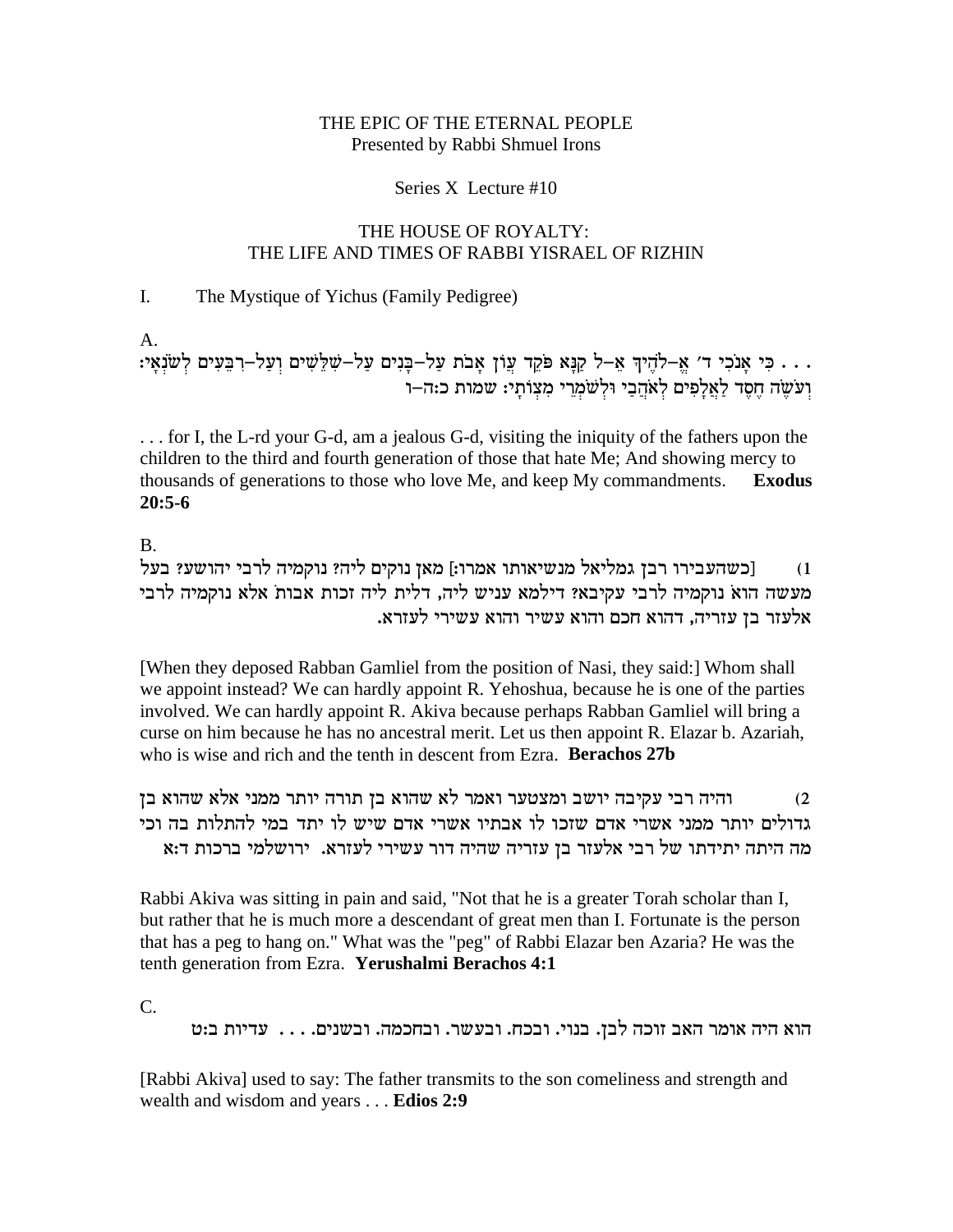D.

אמר רבי פרנך אמר רבי יוחנן: כל שהוא תלמיד חכם, ובנו תלמיד חכם, ובן בנו תלמיד חכם, שוב אין תורה פוסקת מזרעו לעולם, שנאמר (ישעיהו נט) ואני זאת בריתי וגו' לא ימושו מפיך ומפי זרעך ומפי זרע זרעך אמר ד' מעתה ועד עולם. מאי אמר ד' ־ אמר הקדוש ברוך הוא: אני ערב לך בדבר זה. מאי מעתה ועד עולם ־ אמר רבי ירמיה: מכאן ואילך תורה מחזרת על אכסניא שלה. בבבא מציעא פה.

R. Parnach said in R. Yohanan's name: He who is himself a Torah scholar, and his son is a scholar, and his son's son too, the Torah will nevermore cease from his seed, as it is written: As for me, this is my covenant with them, says the L-rd; My spirit is upon you, and my words which I have put in your mouth, shall not depart out of your mouth, nor out of the mouth of your seed, nor out of the mouth of your seed's seed, says the L-rd, from now and for ever. (Isa. 59:21) What is meant by "says the L-rd"? - The Holy one, blessed be He, said, I am surety for you in this matter. What is the meaning of "from now and for ever"? - R. Yirmiah said: From now [i.e., after three generations] the Torah returns back to its home. Bava Metzia 85a

 $E_{\perp}$ 

שלחו מתם . . . הזהרו בבני עניים שמהן תצא תורה, שנאמר: (במדבר כד) יזל מים מדליו, שמהן תצא תורה. ומפני מה אין מצויין ת"ח לצאת ת"ח מבניהן? אמר רב יוסף: שלא יאמרו תורה ירושה היא להם. רב ששת בריה דרב אידי אומר: כדי שלא יתגדרו על הצבור. מר זוטרא אומר: מפני שהן מתגברין על הצבור. רב אשי אומר: משום דקרו לאינשי חמרי. רבינא אומר: שאין מברכין בתורה תחלה, דאמר רב יהודה אמר רב, מאי דכתיב: (ירמיהו ט) מי האיש החכם ויבן את זאת? דבר זה נשאל לחכמים ולנביאים ולא פירשוהו, עד שפירשו הקב״ה בעצמו, דכתיב: (ירמיהו ט) ויאמר ד׳ על עזבם את תורתי וגו׳, היינו לא שמעו בקולי היינו לא הלכו בה אמר רב יהודה אמר רב: שאין מברכין בתורה תחלה. נדרים פא.

They sent word from there (the land of Israel)  $\ldots$  be heedful (not to neglect) the children of the poor, for, from them, Torah goeth forth, as it is written: The water shall flow out of his buckets (mi-dalyav]: [meaning], from the dallim [poor] amongst them goeth forth Torah. And why is it not usual for scholars to give birth to sons who are scholars?  $-$  Said R. Yoseph, That it might not be maintained, The Torah is their legacy. R. Shisha, the son of R. Idi, said: That they should not be arrogant towards the community. Mar Zutra said: Because they act high-handedly against the community. R. Ashi said: Because they call people donkeys. Ravina said: Because they do not first utter a blessing over the Torah. For Rav Judah said in Rav's name: What is meant by, Who is the wise man, that he may understand this  $\lceil \ldots \rceil$  for what is the land destroyed etc.]? (Jer. 9:11) Now, this question was put to the Sages, Prophets, and Ministering Angels, but they could not answer it, until the Almighty Himself did so, as it is written: And the L-rd said, Because they have forsaken My Torah which I set before them, and have not obeyed my voice, neither walked therein; (Ibid. 10) but is not "have not obeyed my voice" identical with, "neither walked therein"? - Rav Yehudah said in Rav's name: [It means] that they did not first recite a benediction over the Torah. Nedarim 81a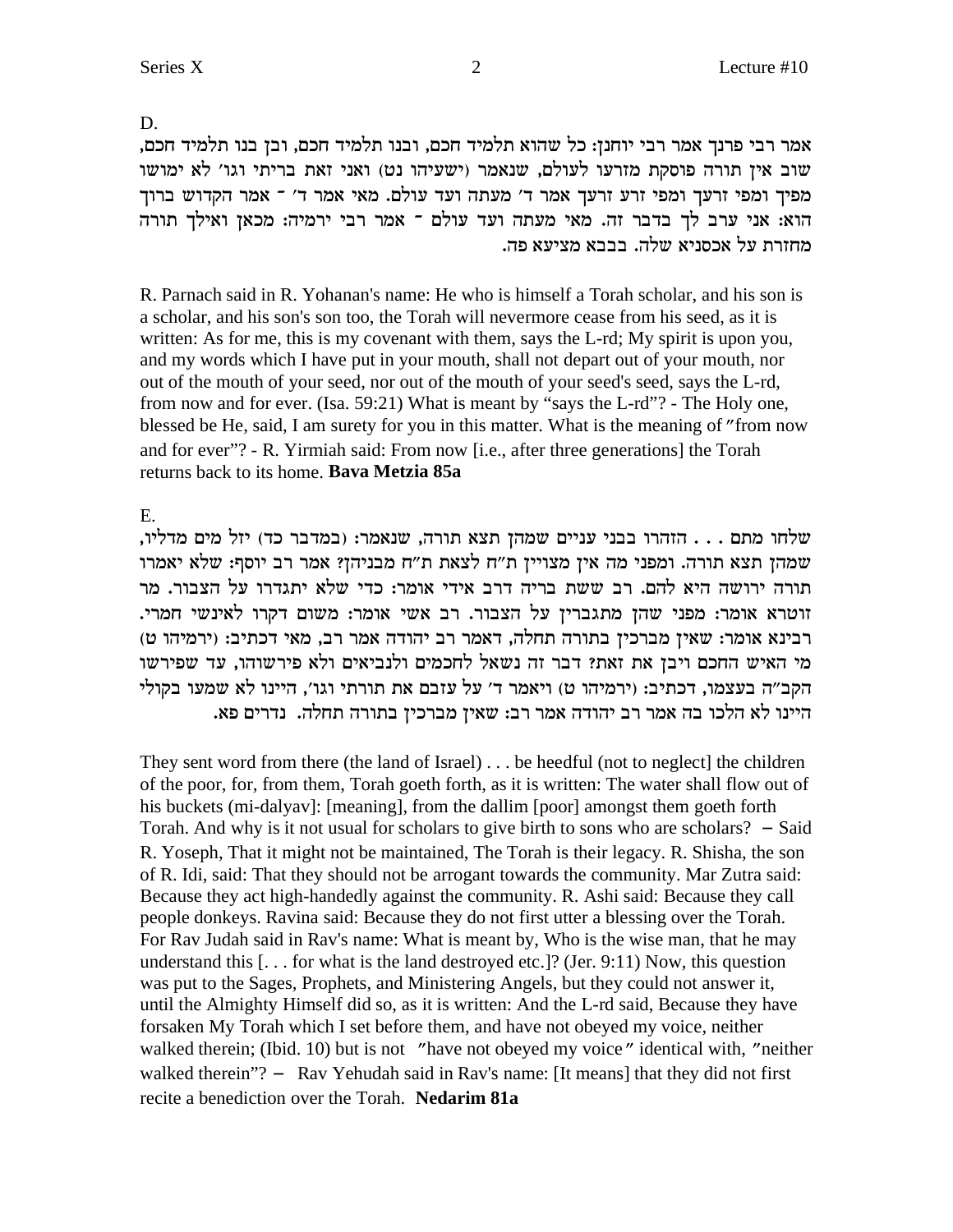F.

המרי ליה רבנן לרבי פרידא: רבי עזרא בר בריה דרבי אבטולס דהוא עשירי לר׳ אלעזר בן aאמרי ל עזריה דהוא עשירי לעזרא קאי אבבא, אמר: מאי כולי האי? אי בר אוריין הוא יאי, אי בר אוריין ובר אבהן יאי [ויאי], ואי בר אבהן ולא בר אוריין אישא תיכליה אמרו ליה: בר אוריין הוא. אמר להו: ליעול וליתי. מנחות נג.

The Rabbis said to R. Perida, "R. Ezra, the grandson of R. Abtolos, who is the tenth generation from R. Elazar b. Azariah, who is the tenth generation from Ezra, is standing at the door." - He replied to them, "Why all this [pedigree]? If he is a learned man, it is well; if he is a learned man and also a scion of noble ancestors, it is all the better; but if he is a scion of noble ancestors and not a learned man may fire consume him. " They told him that he was a learned man, whereupon he said, "Let him come in."**Menachos 53a**

# G.

בשעת מיתתו [של ר׳ עקביא בן מהללאל] אמר לו [בנו] אבא. פקוד עלי לחבריך. אמר לו. איני מפקיד. אמר לו שמא עולה מצאת בי. אמר לו לאו. מעשיך יקרבוך ומעשיך ירחקוך: עדיות f:d

At the time of the death of [R. Akavia be Mehalalel, his son] said to him, "Father, commend me to your colleagues." He replied, "I will not commend you." [The son then] said to him, "Have you found anything wrong with me?" He replied, "No. [It is not, however, necessary.] Your own actions have the power to bring you close [to them] and your actions can [potentially] distance you from them." **Edios 5:7**

# II. Yichus and Marriage

A.

. תנו רבנן: לעולם ימכור אדם כל מה שיש לו וישא בת תלמיד חכם, וישיא בתו לתלמיד חכם משל לענבי הגפן בענבי הגפן, דבר נאה ומתקבל. ולא ישא בת עם הארץ ־ משל לענבי הגפן בענבי הסנה, דבר כעור ואינו מתקבל. תנו רבנן: לעולם ימכור אדם כל מה שיש לו וישא בת תלמיד חכם. לא מצא בת תלמיד חכם ־ ישא בת גדולי הדור. לא מצא בת גדולי הדור ־ ישא בת ראשי כנסיות, לא מצא בת ראשי כנסיות <sup>-</sup> ישא בת גבאי צדקה. לא מצא בת גבאי צדקה ישא בת מלמדי תינוקות. ולא ישא בת עמי הארץ, מפני שהן שקץ, ונשותיהן שרץ, ועל :בנותיהן הוא אומר (דברים כז) ארור שכב עם כל בהמה. פסחים מט.—

Our Rabbis taught: Let a man always sell all he has and marry the daughter of a scholar, and marry his daughter to a scholar. This may be compared to [the grafting of] grapes of a vine with grapes of a vine, [which is] a seemly and acceptable thing. But let him not marry the daughter of an am ha-aretz; this may be compared to [the grafting of] grapes of a vine with berries of a thorn bush, [which is] a repulsive and unacceptable thing. Our Rabbis taught: Let a man always sell all he has and marry the daughter of a scholar. If he does not find the daughter of a scholar, let him marry the daughter of [one of] the great men of the generation. If he does not find the daughter of [one of] the great men of the generation, let him marry the daughter of the head of synagogues. If he does not find the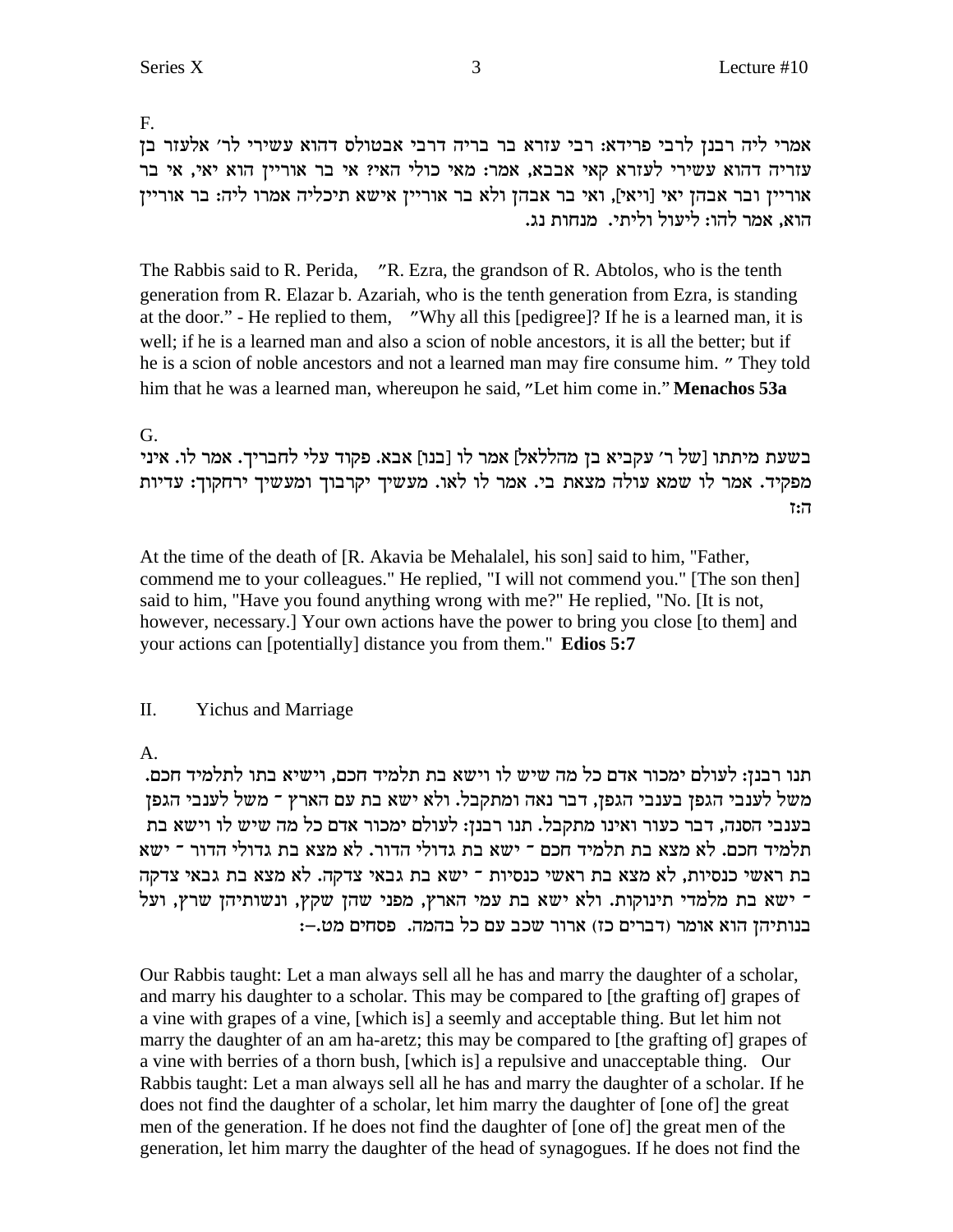daughter of the head of synagogues, let him marry the daughter of a charity treasurer. If he does not find the daughter of a charity treasurer, let him marry the daughter of an elementary school-teacher, but let him not marry the daughter of an am ha-aretz, because they are detestable and their wives are vermin, and of their daughters it is said: Cursed be he that lieth with any manner of beast. **Pesachim 49a-b**

# B.

רבי יהושע נסיב כהנתא, חלש. אמר: לא ניחא ליה לאהרן דאדבק בזרעיה, דהוי ליה חתנא כי אנא. רב אידי בר אבין נסיב כהנתא, נפקו מיניה תרי בני סמיכי, רב ששת בריה דרב אידי : ורבי יהושע בריה דרב אידי. אמר רב פפא: אי לא נסיבנא כהנתא לא איעתרי. אמר רב כהנא . אי לא נסיבנא כהנתא <sup>–</sup> לא גלאי. אמרו ליה: והא למקום תורה גלית <sup>–</sup> לא גלאי כדגלי אינשי שם

R. Yehoshua married a priest's daughter. Falling sick, he said, Aaron is not pleased that I should cleave to his seed [and he should] possess a son-in-law like myself. R. Idi b. Avin married a priest's daughter, and there came forth from him two ordained sons  $- R$ . Sheshes, the son of R. Idi, and R. Yehoshua, the son of R. Idi. R. Papa said: Had I not married a priest's daughter, I would not have become wealthy. R. Kahana said: Had I not married a priest's daughter, I would not have gone into exile. Said they to him, But you were exiled to a place of learning!  $-I$  was not exiled as people are [generally] exiled. **Pesachim 49a**

 $C_{\cdot}$ 

.<br>רבי איעסק ליה לבריה בי רבי חייא, כי מטא למיכתב כתובה נח נפשה דרביתא. אמר רבי ח"ו פסולא איכא? יתיבו ועיינו במשפחות, רבי אתי משפטיה בן אביטל, ורבי חייא אתי :משמעי אחי דוד. כתובות סב

Rabbi was engaged in the arrangements for the marriage of his son into the family of R. Hiyya, but, when the kesubah was about to be written, the bride passed away. "Is there, G-d forbid," said Rabbi, "any taint [in the proposed union]? " An enquiry was instituted into [the genealogy of the two] families [and it was discovered that] Rabbi descended from Shephatiah, the son of Abital, while R. Hiyya descended from Shimei, a brother of David. **Kesubos 62b**

III. The Torah Aristocracy

A.

.<br>מנא לך דרבנן איקרו מלכים? אמר להו, דכתיב: (משלי ח') בי מלכים ימלוכו וגו'. גיטין סב

Whence do you learn that the Rabbis are called kings? He replied; Because it is written, (Proverbs 8:15) "Through me [wisdom] do kings reign." **Gittin 62a**

B.

```
.ar ס'לוי: . . . הראני תלמידי חכמים שבבבל, דומים למלאכי השרת. קדושין עב
```
Rabbi said to Levi, "Describe to me the scholars of Babylon.  $" - "They are like the"$ Ministering Angels. - **Kiddushin 72a**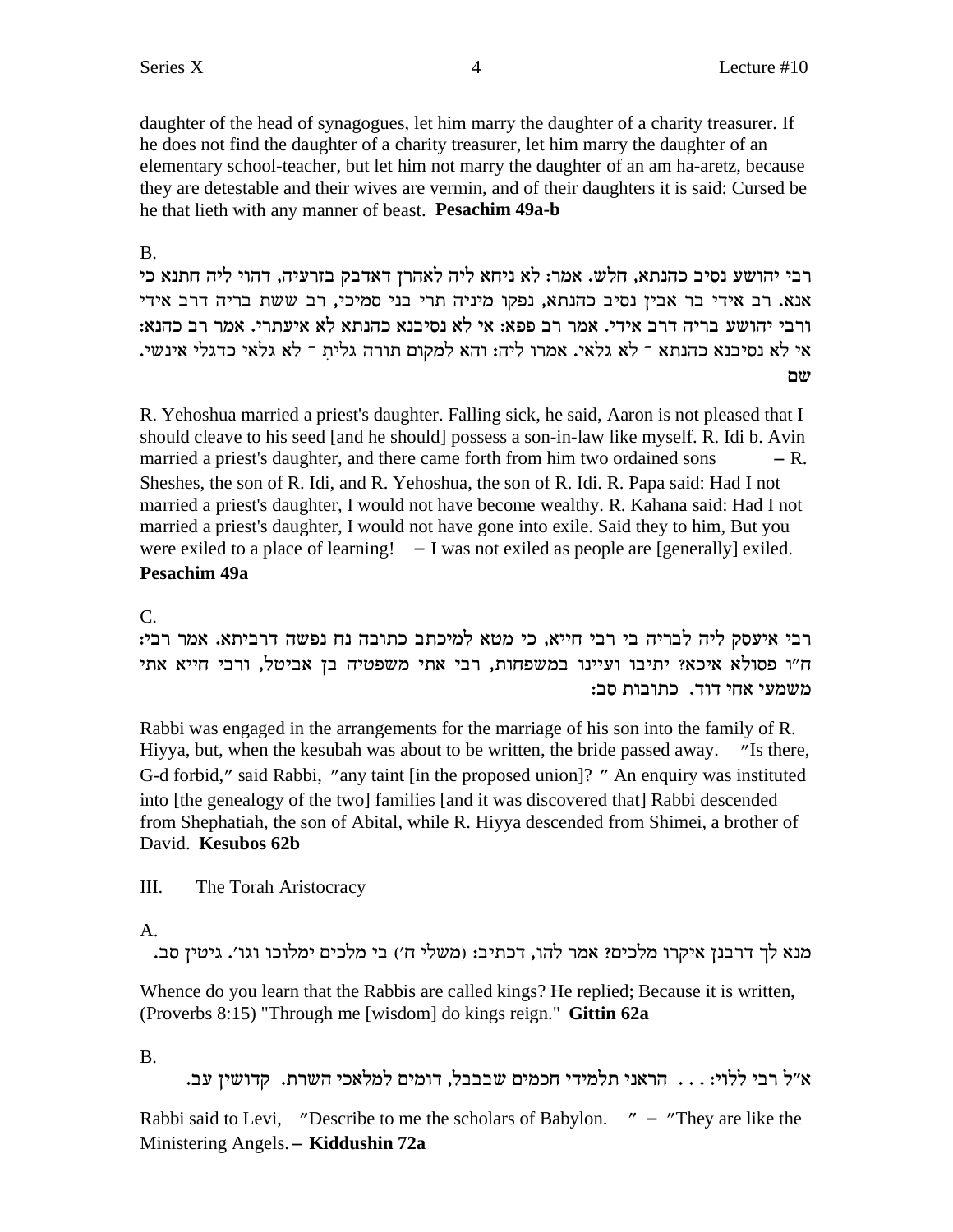C.

יתיב רבי חייא בר אבא ורבי אסי קמיה דרבי יוחנן, ויתיב רבי יוחנן וקא מנמנם. אמר ליה ובי חייא בר אבא לרבי אסי . . . מפני מה תלמידי חכמים שבבבל מצוינין? ־ לפי שאינן בני תורה.  $\dots$  איתער בהו רבי יוחנן, אמר להו: דרדקי לא כך אמרתי לכם (משלי ז) אמר לחכמה אחתי את, אם ברור לך הדבר כאחותך שהיא אסורה לך ־ אומרהו, ואם לאו ־ לא תאמרהו אמרו ליה: ולימא לן מר . . . מפני מה תלמידי חכמים שבבבל מצוינין? לפי שאינן : בני מקומן דאמרי אינשי: במתא שמאי, בלא מתא תותבאי. שבת קמה

R. Hiyya b. Abba and R. Assi were sitting before R. Yochanan, while R. Yochanan was sitting and dozing. Now, R. Hiyya b. Abba asked R. Assi, ". . . Why are the scholars in Babylon. distinguished [in dress]?" [He replied,] "Because they are not well learned." ... R. Yochanan awoke at that point [and] said to them, "Children! did I not teach you, 'Say unto wisdom, You are my sister.' (Prov 7:4) If the matter is as clear to you as the prohibition of marrying your sister, then say it; but if not do not say it?" They then said to him, "Then let the Master tell us . . . Why are the scholars of Babylon distinguished [in] dress]?" "Because they are not in their [original] homes, as people say, 'In my own town my name [is sufficient]; away from home, my dress.'" **Shabbos 145b**

D.

. תניא: (ויקרא כא) והכהן הגדול מאחיו ־ שיהא גדול מאחיו בכח, בנוי, בחכמה, ובעושר החרים אומרים: מנין שאם אין לו שאחיו הכהנים מגדלין אותו ־ תלמוד לומר והכהן הגדול .מאחיו גדלהו משל אחיו. יומא יח

It has been taught: And the priest that is highest among his brethren (Lev. 21:10), that means he should be highest among his brethren in strength, in beauty, in wisdom, and in riches. Others say: Whence do we know that if he does not possess [any wealth], his brethren, the priests, endow him? To teach us that it says: "And the priest who is great by reason of his brethren," i.e., make him great from what his brethren have. **Yoma 18a**

E.

.<br>אמר ר׳ יוחנן: אין הקב״ה משרה שכינתו אלא על גבור ועשיר וחכם ועניו. נדרים לח

R. Yochanan said: The Holy One, blessed be He, causes His Divine Presence to rest only upon he who is strong, wealthy, wise and meek. **Nedarim 38a**

F.

אמר רבה בריה דרבא, ואיתימא רבי הילל בריה דרבי וולס: מימות משה ועד רבי לא מצינו תורה וגדולה במקום אחד. . . . אמר רב אחא בריה דרבא, אף אני אומר: מימות רבי ועד רב .<br>אשי לא מצינו תורה וגדולה במקום אחד. נדרים נט

Rabbah, the son of Rava, or as some say R. Hillel, the son of R. Vallas, also said: Between Moshe and Rabbi [Yehudah HaNasi] we do not find one who was supreme both in Torah and in worldly affairs. . . . R. Acha, son of Rava, said: I too say that between Rabbi and R. Ashi there was no-one who was supreme both in Torah and in worldly affairs. **Gittin 59a**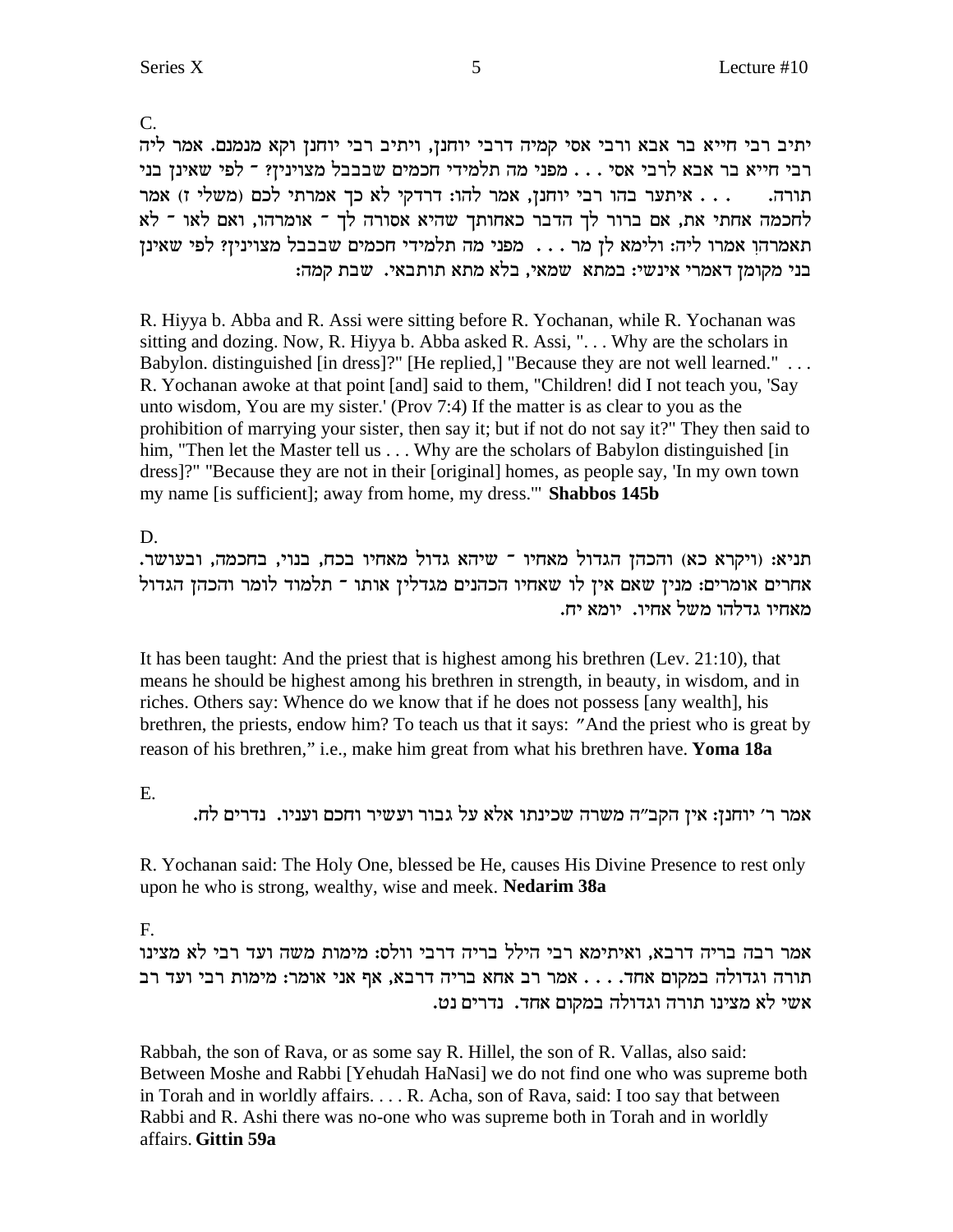#### IV. The Magid of Mezrich

 $A_{1}$ 

ועוד טרם בואו לרבינו הבעש"ט נ"ע הי' מלא וגדוש מים התלמוד בבלי ירושלמי תוספתא ספרא וספרי וכל מדרשי חז"ל וכל הפוסקים ראשונים ואחרונים עד להפליא. וגם בחכמת הקבלה הי' לו עשר ידות. וכמה געגועים הי' לרבינו הבעש"ט עליו שיבא אליו למען יאציל מרוח קדשו עליו עד כי חפץ ד' בידו הצליח. ואז נעשה תלמידו ורבינו הבעש"ט מסר לו כללי דאורייתא כולה. הוספות לס׳ מגיד דבריו ליעקב ד׳ קה״ת ס׳ רה מס׳ בית רבי ח״א רפכ״ה

Even before our Master, [R. Dov Ber of Mezritch,] came to the Baal Shem Tov, he was overflowing with [the wisdom] of Talmud Bavli, Yerushalmi, Tosefta, Sifra, Sifrei, all the Midrashim, and all of the early and later halachic authorities, in a most astounding manner. He also had mastered much (lit. ten measures) of the wisdom of Kabbalah. The Baal Shem Tov had greatly yearned that he come to him in order that he (the Besht) impart to him some of his holy spirit. Finally, he was successful in his holy mission and he became his disciple and our master, the Besht, transmitted to him the underlying principles of the entire Torah. Sefer Bais Rebbi 1:25

**B.** 

אחרי מות הבעש״ט הלכה לה השכינה עם תרמילה ממז׳בוז׳ ובחרה לו את מזריטש  $(1)$ למושב לה. רשימת ר' אברהם יעקב מסאדיגורא

After the death of the Besht, the Shechina, with her bag of belongings, left Medzibezh and chose Mezritch as her home. Reshimos R. Avraham Yaakov of Sadigura

הרה"ק ר' מיכל מזלאטשוב נ"ע אמר שאחרי פטירת רבינו הבעש"ט נ"ע הראו לו  $(2)$ שמעיינות התורה שהיו נמשכים להבעש״ט נ״ע נמשכו אח״כ לתלמידו הה״מ ממיזעריטש נ"ע. ס' שבחי הבעש"ט

The holy R. Yechiel Michel of Zlotchov said that after the death of our master, the Besht, they showed him that the wellsprings of Torah which flowed to the Besht, subsequently flowed to his disciple, the Magid of Mezritch. Sefer Shivchei HaBesht

 $C_{\cdot}$ 

ומי יכול לספר גודל שבח מעלת קדושת הרב אדומ"ו אשר לא יאומן כי יסופר מופתים נפלאים אשר תפילתו ודיבורו הרבה נשמעת והקב"ה גוזר והוא מבטל ועליו נאמר ותגזור אומר ויקם [לך] אשר עינינו ראו ולא זר גודל השגת מדרגתו גבוה מאד. והיה עניו ושפל ברך, והיתה יראת ד' תמיד על פניו וכבוד ד' חופף עליו כל היום. . . . כתבתי כל זאת למען דעת כל עם ד' שאף בגלות המר הזה . . . יש תמיד צדיקים אשר עליהם כל בית ישראל נשען ולמען יאמינו בד' ובעבדיו הקדושים. . . . ראינו בחוש כל המעלות שמנה התנא היה כולם באדומ"ו זלה"ה כידוע ומפורסם לכל יודעו ומכירו מפני שעסק בתורה לשמה. ב' שלמה מלוצק בהקדמת ס׳ מגיד דבריו ליעקב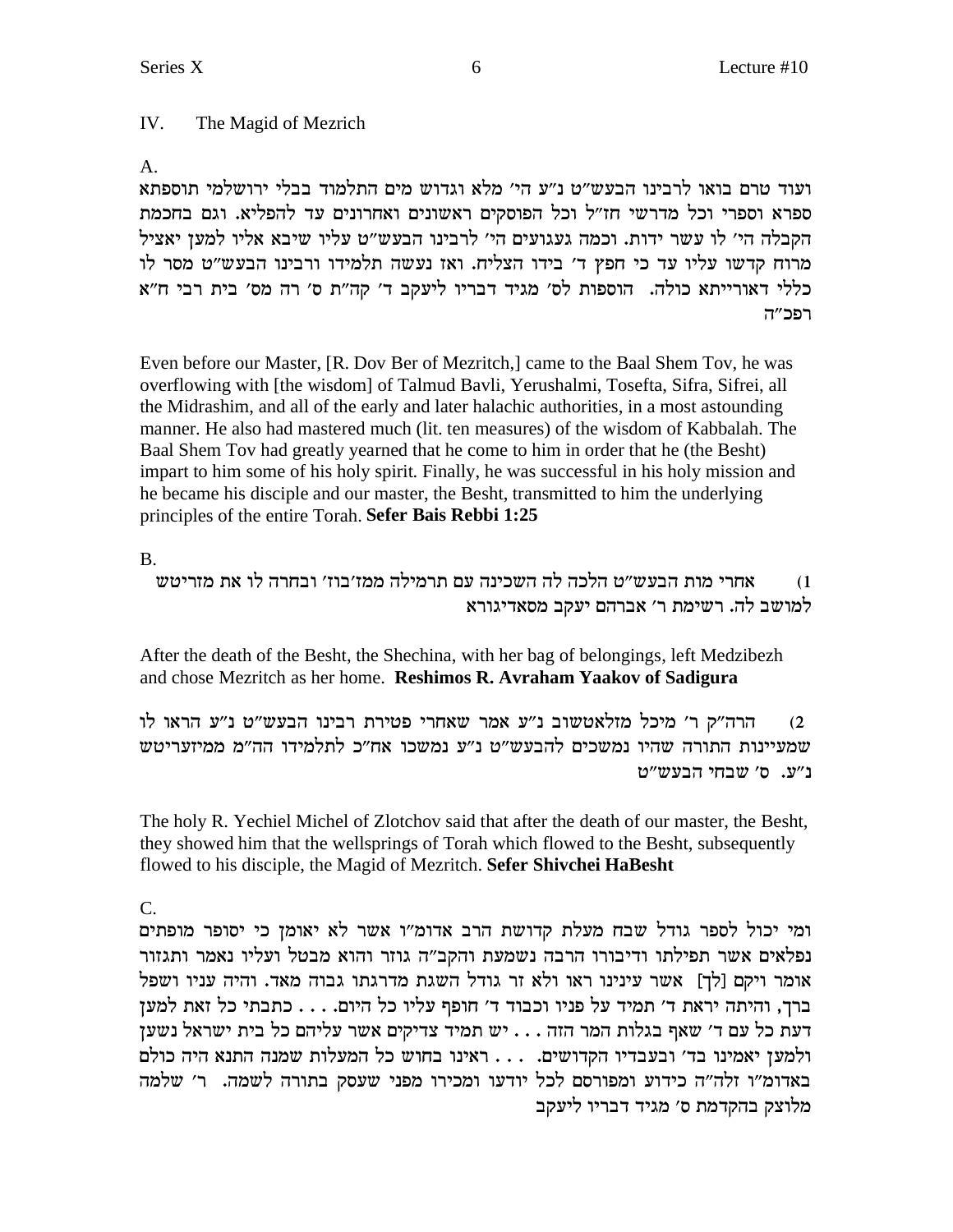Who is able to relate the great praises of the heights of holiness of the rabbi, our master, guide and teacher. One can hardly believe the astonishing miracles which took place as his prayers and statements were listened to. The Holy One, blessed be He, decreed and he annuled it. Regarding him is it said (Job 22:28), "And if you decree a thing, it will be fulfilled for you." Our very own eyes beheld the enormously high spiritual levels which he reached. He was humble and meek. The fear of G-d was constantly visible on his face and G-d's glory always rested upon him. Rabbi Shlomo Lutzk, Introduction to Maggid D'vorov L'Yaakov

D.

רבי ישראל מקוז'ניץ אמר שקודם שלמד שמונה מאות ספרי קבלה לפני שבא למזריטש ובבואו לשם ראה שעדיין לא למד מאומה. המגיד ממזריטש ע׳ סז

R. Yisrael of Kozhnitz said of himself, "Before I merited to stand before my master, the Maggid, I had studied already eight hundred volumes of Cabbalistic texts. When I came to the Maggid, I realized that I had not even started to learn . . . The Magid of Mezritch p. 67

 $V_{\cdot}$ R. Avraham HaMalach (the Angel)

 $A_{1}$ 

העולם קראו אותו מלאך כי הי' קדוש וטהור כמו מלאך אלקים ומזונו הי' מעור של בז יונה על מעת לעת שלם ומסופר כי אחד מהגדולים בזמנו התפלא ע״ד שקראו אותו מלאך הלא יליד אשה הוא ורצה לתהות על קנקנו ובא אליו בעט"ב וראה שבכניסת הלילה ישב על הארץ ונתן ראשו בין ברכיו כך עד ליום המחרת עד חצות היום וסביביו הי׳ זב כנחל דמעות, אז הבין האיש שלא לחנם קראו בשם מלאך. היחס מטשרנוביל פרק י"ט אות ח'

The world called [R. Avraham, the son of the Magid of Mezritch,] "Malach", an angel, because he was holy and pure like an angel of G-d. His food for any one twenty four hour period was only the skin of a single dove. It is told that one of the great scholars and saints of his time was amazed that they should call him by the name, "Malach". After all he was born of a woman [like any other human being], and he wanted to see for himself what kind of a person he really was. He came to him on the eve of Tisha B'Ay and saw how, at the beginning of the night, he sat on the ground and put his head between his knees. He stayed in that same position until noon of the next day. Around him, was a puddle of tears. Then did he understand that it was not in vain that he was called by the name, "Malach". HaYachas MiChernoble, Chapter 19:8

 $B<sub>1</sub>$ 

בי מעולם לא בקשתי ממנו שום הסכמה על מילי דחסידות להיותם אמרי פה קדוש רבנו . . . . הגדול זללה"ה ובנו נ"ע ממעזריטש. ... מכתב להר' אברהם הכהן מקאליסק, בשנת תקס״ה, אגרות הקודש נא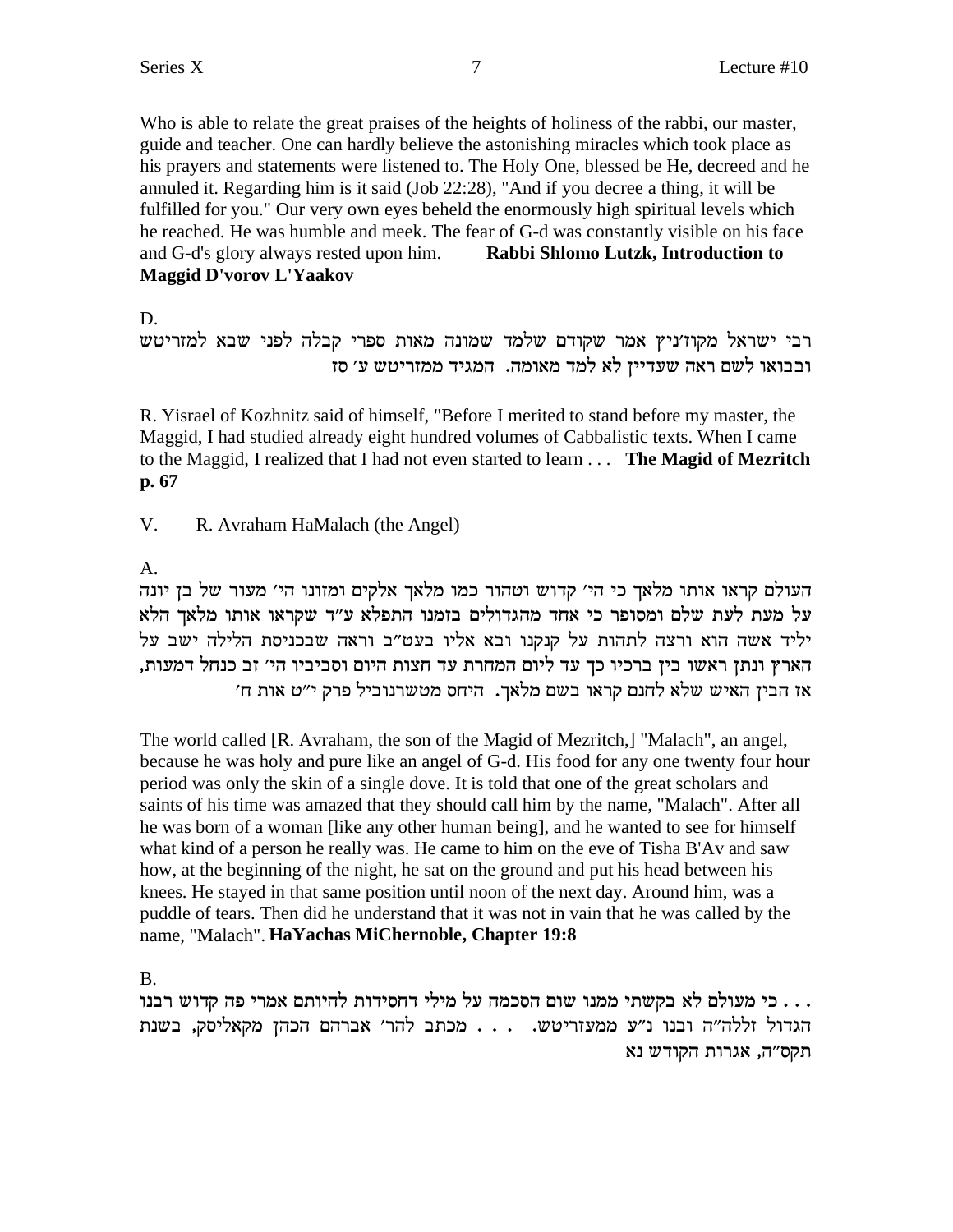I have never asked from him (R. Avraham of Kalisk) for an approbation on  $[my]$ teachings of Hasidus, because they are [not my own but rather] the statements that came from the holy mouths of our great Master and his son from Mezrich, whose souls rest in Eden.... Letter from HaRav HaGaon R. Shneur Zalman of Liadi to R. Avraham of Kalisk, 1805, Igros Kodesh #51

#### $C_{\cdot}$

בעזרת השם ה' תשא את רא"ש בני י"ש"ר"א"ל ת"קל"ג לכבוד אדומ"ו הק' צדיק הדור וכו' וכ' וכו' מו"הר"ר א' י"נ בן אדומ"ו הה"מ הק' נ"ע הכ"ם בקידה על אפים אשתחוה מרחוק .<br>מול זיו הדרתו ואגלה סוד כמוס כי כ"ק אדומ"ו הה"מ הק' הכ"ם אמר לי בזה"ל הק' בי"ח כסליו טרם יום הסתלקותו זלמינא זערצע דיא זאהלשט טין וואש מעגליך אז מיין אברהמיני׳ לעבין זאהל בלייבין זיצין אויף מיין שטיל אין טאמיר חו"ש וועט ער ניט וועלין זאהל מנדילע דער ליטוואק עכ"ל הק׳ נ"ע ע"כ לדעתי הקלושה בל יסרב כ"ק י"נ בן גילנו הרב הגאון הק' מו"ה מנדילע י"נ אמר לי שבשום אופן בעולם בל ישב על כסא מלא"ך ד' צבא"ות כי לא ינחלו אחרים את כבודו וד"ל אי"ה על חג הפסח הק' הבע"ל אבוא להנות מנועם זיו כ"ק אדומ"ו י"נ. תלמידו לעד שניאור זלמן בן רבקה מלאזני. הוספות לס' מגיד דבריו ליעקב אות קצב

... On the eighteenth of Kisley, a day before his death, our master (R. Dov Ber of Mezrich) told me the following, "Zalmina, Zalmina, do all that you can so that my dear son, Avromenyu, should succeed me in my position. If, G-d forbid, he does not want to, then Mendele, the Litvak, should succeed me." . . . Mendele already told me that in no way will he agree to sit upon the throne of the L-rd of Host's Malach (angel).... I hope to bask in the pleasantness of your radiance this coming Pesach. Your eternal disciple. Shneur Zalman ben Rivka of Liozna. Letter from R. Shneur Zalman of Liadi to R. Avraham HaMalach, the son of R. Dov Ber of Mezrich Additions to Magid D'vorov L'Yaakov #192

#### VI. R. Shalom Shachna of Prohibisht

### A.

רבי שלו׳ שכנא נולד בשנת תקכ״ט. כבן שמונה שנים היה כשהתיתם מאביו. אמו האלמנה הצעירה החליטה לא להינשא שנית וכדי שלשני בניה היתומים יהיה מחנך ומורה דרך מסרה אותם אל הצדיק רבי שלמה מקרלין. בחמימות ובהרבה אהבה התקבלו שני הבנים בבית הצדיק. במסירות דאג לחינוכם כשהוא מאציל מהודו עליהם ומקרבם אליו באהבה. ס׳ הצדיק מרוזין הובא בס׳ בית רוז׳ין עמוד י״ז

R. Shalom Shachna was born in the year 5529 (1769). He was eight years old when he was orphaned from his father. His young widowed mother decided not to remarry and, in order to insure that her two orphaned sons would have someone who would educate and guide them, she gave them over to the tzaddik Rabbi Shlomo of Karlin. With warmth and much love were the two children accepted into the home of the tzaddik. [R. Shlomo] was concerned for their education and displayed great dedication as he shared his spirituality with them and showed them great affection. Sefer HaTzaddik M'Rizhin, quoted in Sefer Bais Rizhin p. 17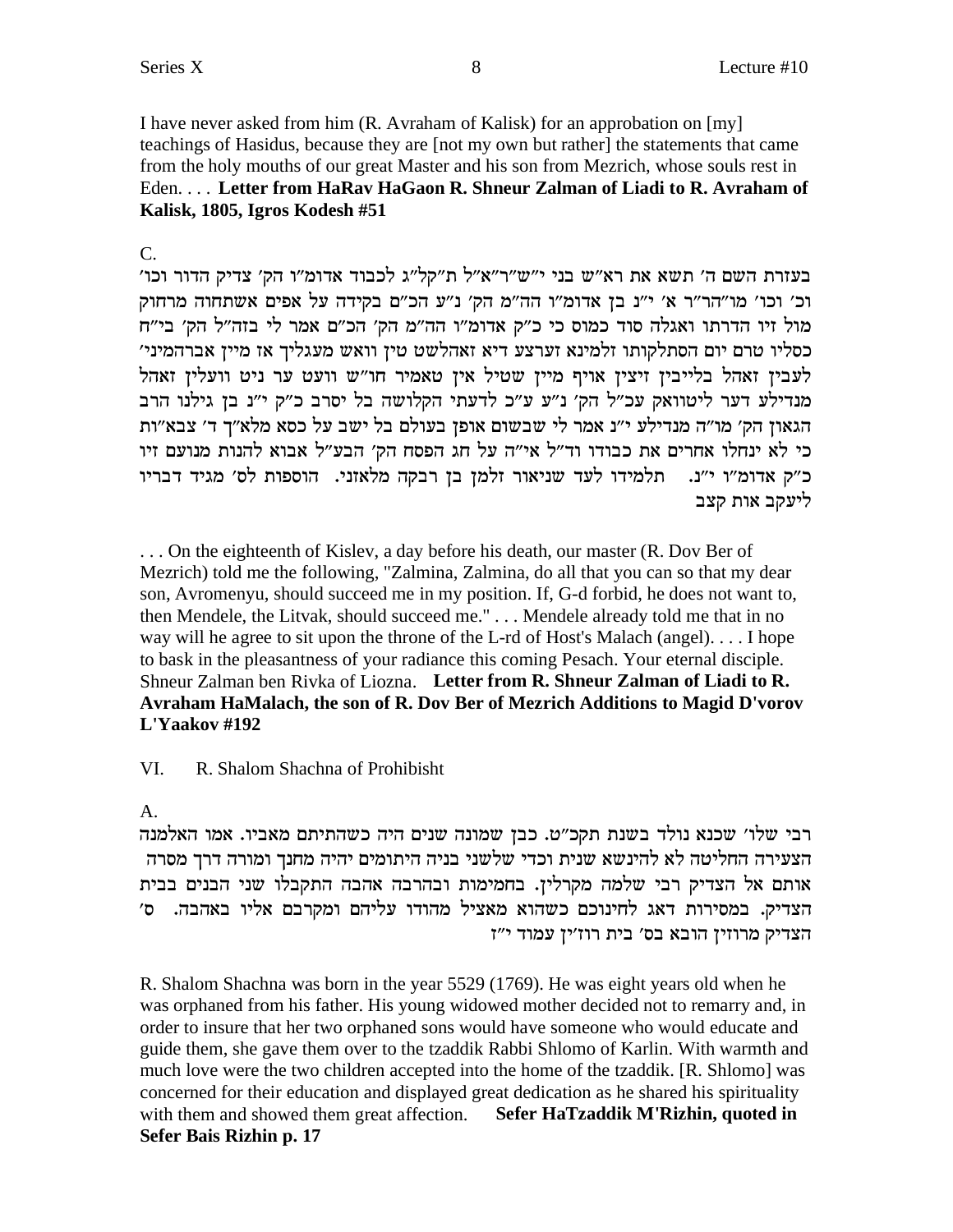**B.** 

חתנו מהרה"ק ר' נחום מטשרנוביל זלה"ה הה"צ ר' אברהם בן הה"צ ר' צבי הירש זלה"ה ראש ישיבה ומ"מ בק"ק קאריסטשוב הי' בידו כתב יחוס עד דוד המלך ע"ה, ואשתו הצדיקת מ׳ מלכה בת הרה״ק ר׳ נחום מטשרנוביל זלה״ה הולידה לו שני בנים ובת אחת, הלא המה ו) הה"צ ר' ישראל המגיד מבאפאלי בעמח"ס "עטרת ישראל" 2) והשני הי' הה"צ ר' ארי" ליב מסדילקוב והי׳ לו בן הרה"צ ר׳ ברוך מסדילקוב, ור׳ ארי׳ ליב הי׳ חתן הרבנית מ׳ עטיל בת הרה״ק ר׳ משה חיים זלה״ה הרב מסדילקוב בעמח״ס המפורסם ״דגל מחנה אפרים״ ואחיו הי' הרה"ק ר' ברוך ממעזיבעז זלה"ה והם היו בני הרבנית הצ' מ' אדיל בת הרב הקדוש והטהור שהאיר וזרח משמי מרומים אור שמש קדשו מסוף העולם עד סופו מרנא ורבנא קדוש ישראל אבי החסידות מוהר"ר ישראל בעש"ט זלה"ה. 3) ובתו של הרה"ק ר' אברהם הנ״ל היא הרבנית הצ׳ מ׳ חוה׳לע נ״ע, אשת הרה״ק ר׳ שלו׳ שכנא מפראבאטש זלה״ה שהי׳ בן הרה"ק ר' אברהם המלאך זלה"ה בן המגיד אלקי ממעזריטש זלה"ה שהי' ממלא את הכסא אחר פטירת הבעש״ט זלה״ה והרה״ק ר׳ שלו׳ שכנא ואשתו חוה זכו למדור של בנם הקדוש ר' ישראל מרוזין זלה"ה. היחס מטשרנוביל פרק י"ט, ר' אהרן דוד טורסקי אבד"ק גורשקוב

The son in law of R. Nachum of Chernoble, of blessed memory, was HaRav HaTzaddik R. Avraham ben HaRav HaTzaddik R. Tzvi Hirsh, of blessed memory, the Rosh Yeshiva and Magid Meishorim of the holy city of Koristichov. He had genealogical records going back to King David. His righteous wife, Malkah, the daughter of R. Nachum of Chernoble bore him two sons and one daughter: 1) HaRav HaTzaddik R. Yisrael, the Magid of Bopoli, the author of the work, "Ateres Yisrael". 2) HaRav HaTzaddik R. Aryeh Leib of Sadilkov. He had a son, HaRav HaTzaddik R. Baruch of Sadilkov. R. Aryeh Leib was the son in law of the Rabbanis Etel bas HaRav HaKadosh V'HaTahor R. Moshe Chaim, the Rav of Sadilkov, the author of the famed work, Degel Machneh Ephraim. His brother was the HaRav HaKadosh R. Baruch Mezhibizh, of blessed memory. They were sons of the Rabanis Odel, the daughter of HaRay HaKadosh V'HaTahor whose holy light shined from the highest heavens from one end of the world to the next, our master and Rav, the holy of Israel, the father of Hasidus, R. Yisrael Baal 3) The daughter of the aforementioned R. Avraham Shem Tov, of blessed memory. was the Rabanis HaTzaddaikus Maras Chavehleh, whose soul rests in Eden, the wife of R. Shalom Shachna of Prohobitch, of blessed memory, who was the son of R. Avraham HaMalach, of blessed memory, the son of the G-dly Magid of Mezritch, of blessed memory, who succeeded the Baal Shem Tov in the leadership of the Hasidic movement. R. Shalom Shachna and his wife Chaveh merited to a holy son, R. Yisrael of Rizhin, of blessed memory. HaYachas MiChernoble, Chapter 19, R. Aaron David Twersky, **Chief Rabbi of Gorshkov** 

 $\mathcal{C}$ .

רבי שלמה מקרלין דאג להשיא את בניו של ה"מלאך" הקדוש. את הבכור, רבי ישראל חיים, לקח הצדיק מקרלין כחתן לבתו. עבור הצעיר, רבי שלו׳ שכנא, חיפש שידך מתאים במקום אחר. לשם כך שלח שני שליחים לעיר פלונית. לפני צאתם אמר להם: "בדרככם יהיה עליכם לעבור דרך העיר פרוהוביטש, מקום מושבו של הצדיק רבי נחום. אני מזהיר אתכם לבל תחנו בעיר זו, אלא המשיכו מיד בדרככם אל העיר שאני שולח אתכם". השליחים זכרו את מצוות רבם ולא התעבבו בעיר פרוהוביטש, המשיכו בדרכם במהירות והגיעו לכפר הסמוך לשבות שם, אבל משמים גזרו שהשידוך יהיה דוקא בפרוהוביטש, וכך היה המעשה: בשעה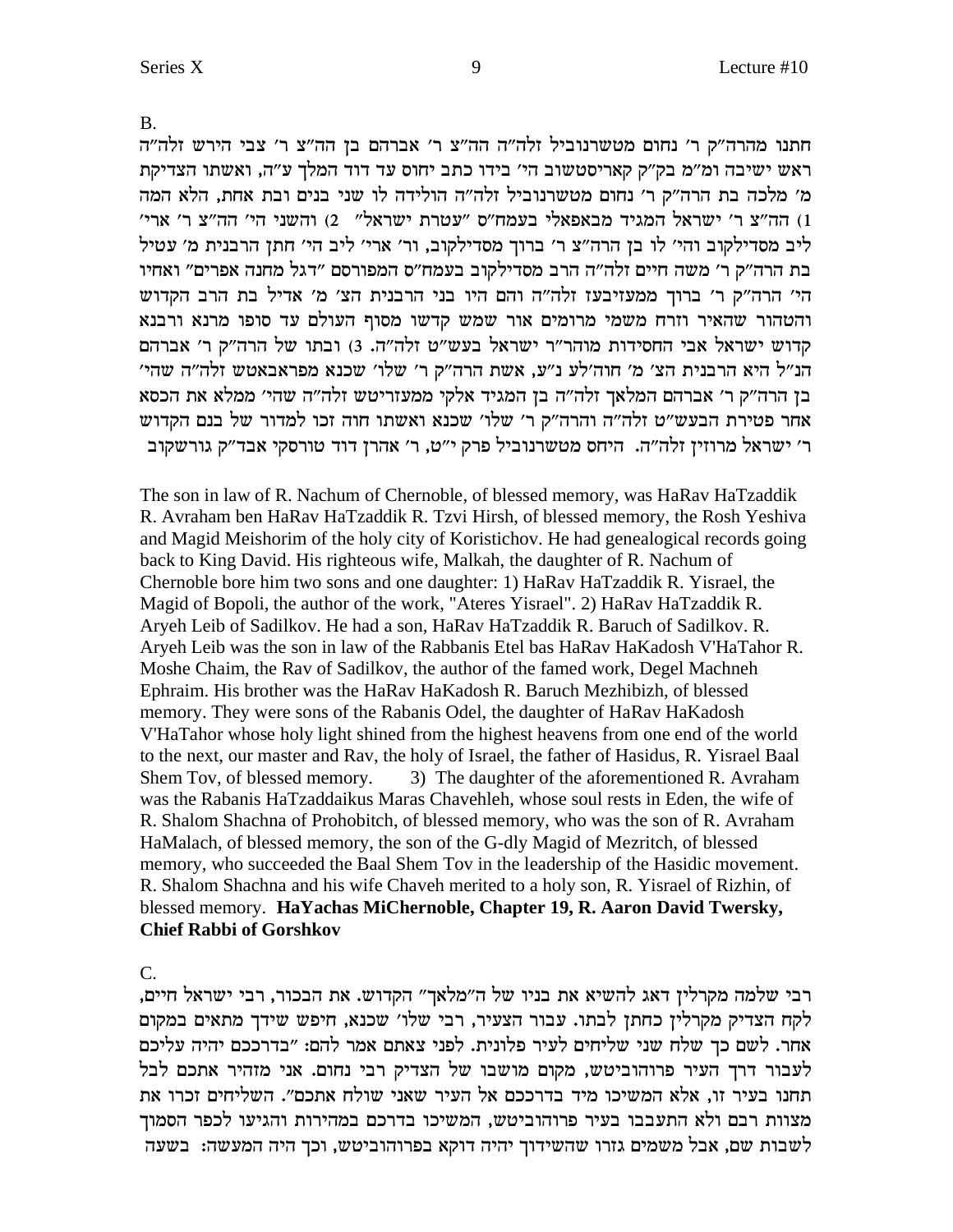שעברו השליחים בעיר, נם הצריק רבי נחום את שנת הצהרים שלו. בשנתו ראה את עצמו בעולם העליון ושמע שאומרים לו: "רבי נחום, עתה היא שעת הכושר לשדך את נכדתך עם נכד רבך המגיד ממזריטש". באותו רגע ראה את רבי אברהם ה"מלאך" עומד מולו ושניהם תקעו כף לכבוד השידוך. כשהתעורר נרגש מהחלום המופלא, שאל את אנשיו אם ראו עגלה יהנוסעים - "אבן שני אנשים" – השיבו לו ההוסיפו העוסעים - שני אנשים והוסיפו – הנוסעים האיצו בסוסים ויצאו מיד מהעיר". הרבי לא התמהמה, שלח מיד שליח להשיג את העגלה ולהביא את נוסעיה. השליח רץ והשיג את הנוסעים לפני שנכנסו לכפר הסמוך. בשם הרבי הפציר בהם שיחזרו וישבתו אצלו, השנים לא עמדו בהפצרותיו וחזרו לפרוהוביטש. רבי נחום קבל אותם בסבר פנים יפות ובהתרגשות גדולה סיפר להם את חלומו. מששמעו שבעולם העליון נגמר השידוך בינו ובין אבי החתן, אמרו: "אין זאת כי מד' יצא הדבר". את השבת עשו במחיצת רבי נחום וכשחזרו לקרלין סיפרו לרבי שלמה את קורותיהם. "אם גזירה היא משמים" – אמר רבי שלמה – "מסכים גם אני". כאב מסור ואוהב הכין רבי שלמה את רבי שלום שכנא לחתונתו עם נכדתו של רבי נחום מרת חוה. - ספר ספורי צדיקים הובא בס׳ בית רוז'ין עמוד י"ז-י"ח

Rabbi Shlomo of Karlin was concerned and saw to it that the children of the "Malach" get married. The Tzaddik of Karlin, [R. Shlomo] took R. Yisrael Chaim, the first born, as a husband for his daughter [Yuta]. For the younger son, R. Shalom Shachna, he sought out a proper shiduch (match) somewhere else. For that purpose he sent two emissaries to a certain city. Before they left, he told them, "On your way, you should be passing the city of Prohobitch, where the tzaddik, R. Nachum, resides. I am warning you not to stop in that city but rather continue on your way to the city to which I am sending you." The emissaries remembered the admonishment of their master and didn't stop as they passed through the city of Prohobitch. They continued on at a fast clip and reached an adjacent village where they planned to rest. In Heaven, however, it was decreed that the shiduch should only take place in Prohobitch. This is what happened: At the precise time that the emissaries were passing through the city, the tzaddik, R. Nachum, was taking his noontime nap. While he was asleep, he saw himself in the Higher World and heard them saying to him, "R. Nachum, now is the right time to make a shiduch between your granddaughter and the grandson of your Rebbi, the Magid of Mezritch." At that very moment he saw Rabbi Avraham HaMalach standing in front of him. They both shook hands in honor of the shiduch. When he got up he was excited by that amazing dream. He asked his people, "Did you see a wagon passing through town?" They replied, "Yes there was a wagon with two men in it." They also added, "The travelers urged on the horses and they immediately left the city." The Rebbi did not delay and he immediately sent an emissary to catch up to the wagon and to bring back the travelers. The emissary ran and caught up with the travelers right before they arrived at the village close by. In the name of the Rebbi, they entreated them to return and to stay by them. The two couldn't resist the entreaties and returned to Prohobisht. Rabbi Nachum received them warmly and with great emotion told them of the dream. When they heard that in the Higher World the shiduch had been agreed upon between him and the father of the groom, they said, "The thing has been decreed by Hashem." They stayed over Shabbos together with R. Nachum and when they returned to Karlin they related to R. Shlomo all that had occurred. R. Shlomo exclaimed, "If it is a Divine decree, I am also in agreement." Like a father, R. Shlomo prepared R. Shalom Shachna for his wedding with Chavah, the granddaughter of R. Nachum. Sefer Sippurei Tzaddikim, Sefer Bais Rizhin p. 17-18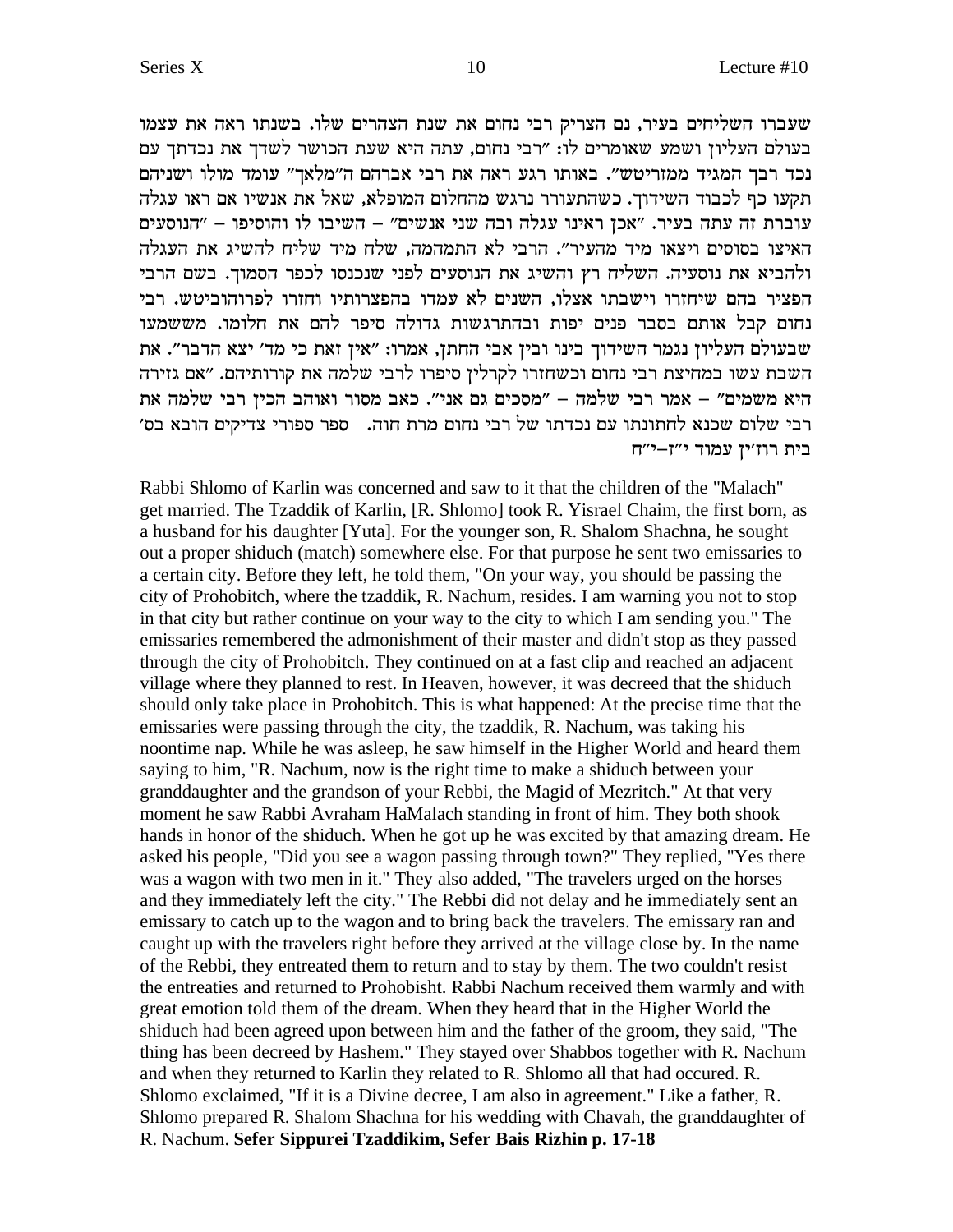D.

Series X

רבי נחום שמח על הזכות שנפלה לידו, בקחתו את נכד רבו הגדול לחתן בעבור נכדתו, אף–על–פי שהתנהגותו של החתן היתה שונה מהתנהגותו שלו ושל חסידיו. רבי שלום שכנא היה מתנהג במידת המלכות. התהדר בלבושו וכמעט שלא נראה יושב בבית המדרש ולומד בעיני החסידים לא מצאה חן התנהגות זו, והם התלוננו על כך לפני רבם הצדיק, חותנו של האברך הצעיר. רבי נחום שהכיר בגדולתו של חתנו, השתדל תמיד להרגיע את החסידים ולהסביר להם שאין הם יורדים לסוף דעתו של האברך הצעיר. לא תמיד קבלו החסידים את דברי רבם על אודות חתנו. לפני הימים הנוראים, בשעה שכולם היו עסוקים בתורה ובתפילה ומהרהרים בתשובה לקראת יום הדין, היתה התנהגותו של רבי שלום שכנא יוצאת דופן ובלתי מתקבלת על דעתם של החסידים. מראש חודש אלול היה משכים לקום בבוקר. מתפלל ויוצא אל היער, שם שהה עד לפנות ערב. רק לפני תפילת מנחה היה שב לביתו. זקני החסידים לא סבלו התנהגות מוזרה זו. חרה אפם על שמבלה הוא ימיו ביער ואינו יושב ולומד בימים אלו. באו החסידים אל רבי נחום וסיפרו לו על התנהגותו של רבי שלום שכנא. הרבי, שגם לו נראה הדבר מוזר, שלח לקרוא לאברך הצעיר והוכיחו על פניו. "למה תעשה ככה, בני?" שאלו בחיבה. "מדוע מבלה אתה את ימי אלול ביער במקום להתפלל בציבור, ללמוד ולומר תיקוני זוהר ותהלים כיאות לאברך כמוך בימי רצון אלו? לא טובה הדרך אשר תלך בה בני, מסוכנת היא!". סיים הרבי את תוכחתו. רבי שלום עמד והאזין לדברי חותנו בדרך ארץ ואחר–כך אמר: "אענה לך רבי ומורי בדרך משל. תרנגולת אחת דגרה על ביצי אווזה. כשנבקעו הביצים ויצאו האפרוחים לא ידעה התרנגולת שאפרוחיה הם אפרוחי אווזה. כשגדלו טיילה איתם ליד המים. משראו האפרוחים את המים קפצו לתוכם והשתכשכו בהם בהנאה. נבהלה התרנגולת וקראה להם לשוב אל החוף פן יטבעו במים, אמרו לה האפרוחים, "אל תפחדי אמא ואל תדאגי לנו יודעים אנו לשוט ולכן אין אנו יראים מהמים" . . . רבי נחום הבין את הנמשל מיד. הוא ידע שרבי שלו׳ שכנא יודע מה הוא עושה והולך לבטח בדרך החסידות. לא הוסיף להוכיחו עוד וגם על החסידים צוה לבל יהרהרו אחריו. שכן כל מה שעושה רבי שלו' שכנא – לשם שמים הוא עושה. לא עבר זמן רב עד שהכירו החסידים בגדולתו של רבי שלו׳ שכנא עד מהרה התאספה סביבו חבורה מובחרת של בני עליה אשר שמו אותו אלוף לראשם. . . . בנו הקדוש הרבי מרוזין אמר פעם למקורביו: "גדולי הצדיקים לא יכלו להשיג את אבי, כמו שהשיגוהו החסידים, שהיו קשורים אליו ומוכנים לילך בעבורו באש ובמים מגודל אמונתם בו." ס' בית רוז'ין ע' י"ט-כ

Rabbi Nachum rejoiced over his good fortune that he took the grandson of his great master to be the groom of his granddaughter, even though the approach of Divine service of the groom was different from his approach or that of his Hasidim. R. Shalom Shachna acted in a princely fashion. He was fasitidious in his dress and he almost never sat in the Bais Medrash (Study Hall) and studied. His actions did not meet with approval in the eyes of the Hasidim and they complained to their master, the tzaddik [R. Nachum], the grandfather in law of the young man. R. Nachum recognized the greatness of his grandson in law and he tried to set the minds of his Hasidim at ease and to explain to them that they don't truly understand the profundities of the young man. The Hasidim didn't always accept the words of their master regarding his groom. Before the Days of Awe, at a time when they were all involved in the study of Torah, prayer, and thoughts of repentance at the approach of the Day of Judgment, the actions of R. Shalom Shachna were viewed as bizarre and unacceptable to the Hasidim. From the beginning of the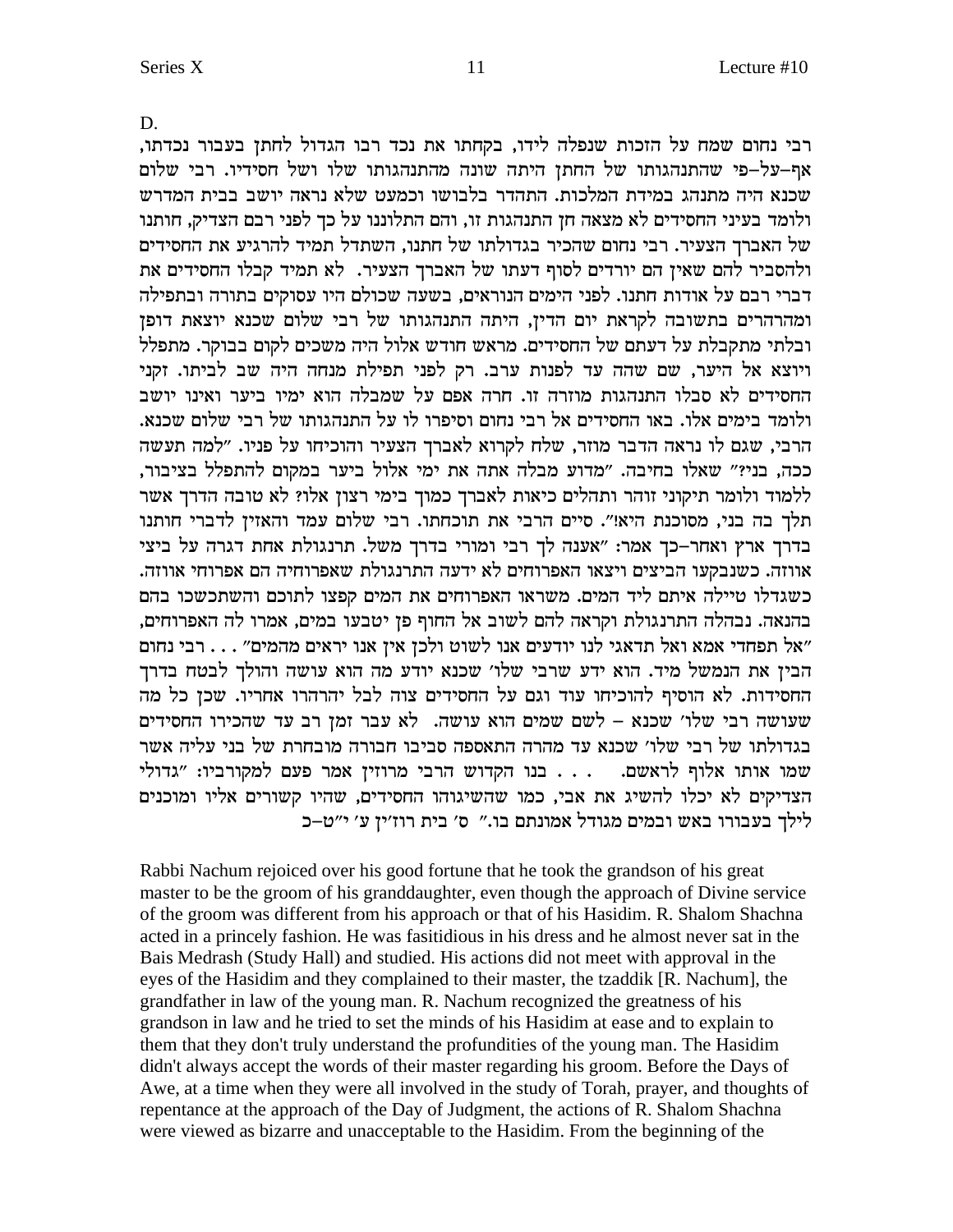month of Elul, he would get up early in the morning, pray, and go out to the forest. There he would stay all day, returning right before the Mincha prayers [of the late afternoon]. The elderly Hasidim couldn't bear this strange conduct and were angered by the fact that he spent his entire day in the forest and didn't sit and study during these Days [of Awe]. The Hasidim came to R. Nachum and told him about the conduct of R. Shalom Shachna. The Rebbi, to whom this conduct also seemed strange, sent for the young man and directly rebuked him. "Why are you acting in such a manner, my son?" he asked endearingly. "Why are you wasting the days of Elul in a forest, rather than praying with the congregation, studying and repeating the Tikunei Zohar and Psalms, which is fitting for a young man like yourself during these days of Divine grace? The way which you are taking is not good. It is dangerous!" R. Shalom stood and listened to the words of his grandfather in law respectfully and said, "Let me answer you with a parable. Once a hen began sitting on the eggs of goose. When the "chicks" broke through the egg shells, the hen didn't realize that the "chicks" were actually little goslings. When they grew older, she walked with them to the water's edge. When they came to the water, the little goslings jumped into the water and were splashing in the water and enjoyed every minute. The hen became frightened and called them to return to the bank lest they drown. The goslings told her, "Don't be afraid, mother and don't worry about us. We know how to swim and that's why we have no fear of the water." . . . Rabbi Nachum understood the message and realized that R. Shalom Shachna was well aware of what he was doing and was secure in his path of Hasidus. He didn't continue to rebuke him and he also told the Hasidim to stop harboring thoughts about him, for everything that he does is for the sake of Heaven. Much time didn't pass before the Hasidim realized his greatness and a special group of highly spiritually developed Hasidim gathered around him and made him their mentor. His son, the holy Rabbi of Rizhin, once said to his close followers, "The great Tzaddikim were unable to understand my father in a way that his Hasidim understood him. They were so close to him that they were willing to go through fire and water for him, because they truly trusted and believed in him." **Sefer Bais Rizhin pp. 19-20**

E.

' דרכו של [ר' שלו' שכנא] הי' גבוה ונשא מאוד ובנו מרן הה"ק מריזין אמר עליו אשר הי בדביקות גדול בלי הפסק והה"ק הר"מ מסווראן אמר שע"י דביקתו מאוד כנ"ל ע"כ לא האריך ימים, ועוד אמר הה"ק מרוזין על אביו הר"ש כי כל צדיקי עולם והה"ק מאפטא ודודי .<br>הה"ק ר' מרדכי מטשרנוביל כולם אמרו שנשמת אבי ז"ל הי' מהיכל קן צפור שהוא משיח. 'היחס מטשרנוביל פרק י"ט אות ז

[R. Shalom Shachna's] approach to Divine service was very lofty. His son, the holy Rebbi of Rizhin said, regarding him: He was intensely connected to Hashem (daveik) without interruption. The holy R. Moshe of Savran said that because of [R. Shalom Shachna's] great devaikus he did not live a long life, and the holy Rabbi of Apta and my uncle the holy R. Mordechai of Chernoble all said that the soul of my father, z"l, was from the Divine palace of the "kan tzipor" (the bird's nest) which is the Mashiach. **HaYachas MiChernoble, Chapter 19:7**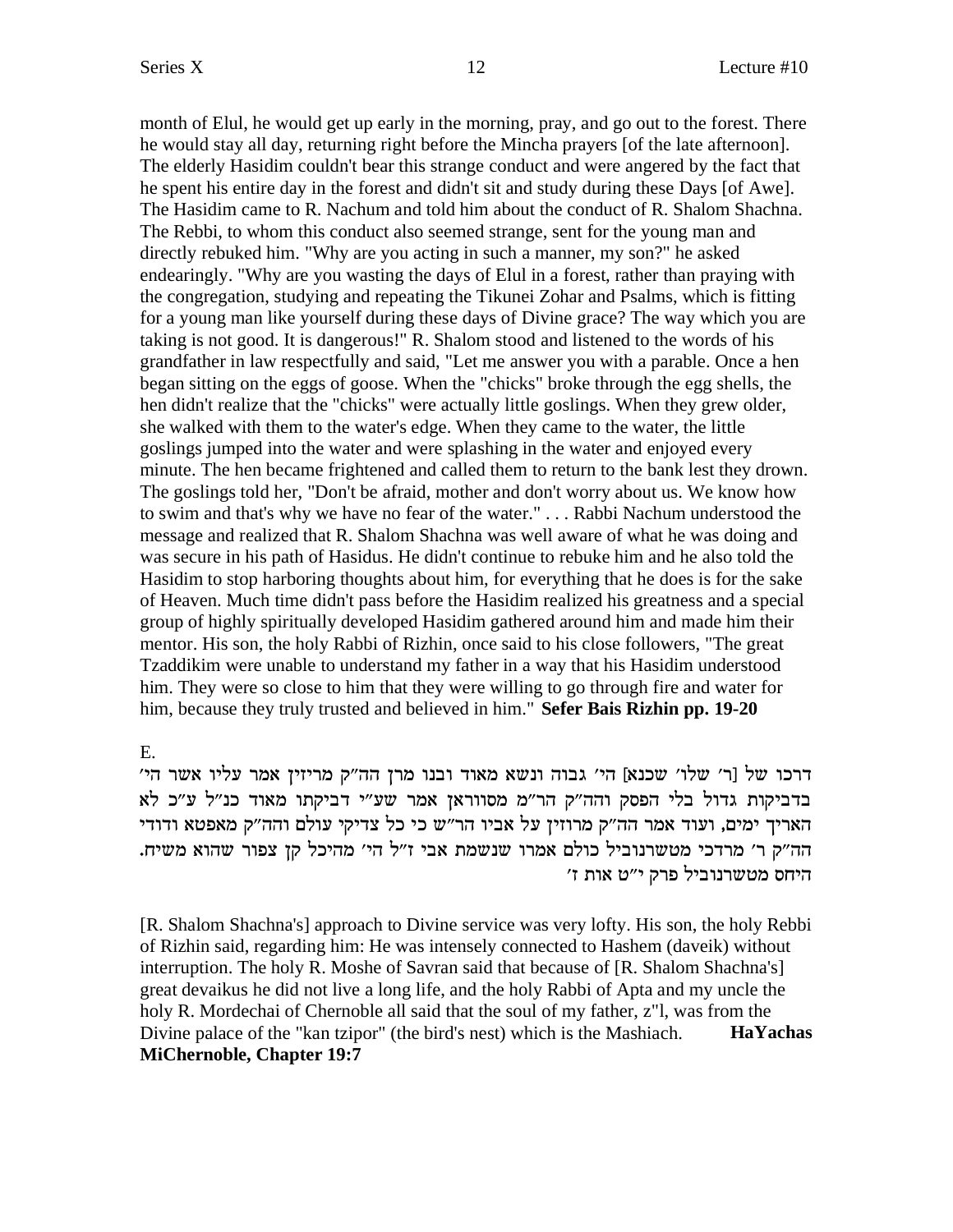F.

'בי״ד תשרי תקס״ג נפטר הרב הצדיק רבי שלו׳ שכנא. . . . בשבוע שבו נפטר הרב הקדוש ר שלו׳ שכנא, בסעודה שלישית של שבת קודש, ישב ה״חוזה״ הקדוש מלובלין בראש שולחנו כשסביבו רבים מחסידיו. לפתע אמר: "אוי! אוי! נפטר הרב הצדיק רבי שלו' שכנא. אלא שמתנחם אני בשני בניו שהניח אחריו. בנים יקרים הם. הבן הגדול, רבי אברהם, מאיר בהיכלות עליונים. והבן השני – אין להעריכו, שכן יש לו נשמת שלמה המלך." החוזה מלובלין העריך מאד את בניו של ר' שלו'. באחד ממסעותיו באוקראינא, באה אליו אם הבנים, הצדקת מרת חוה, ונתנה לו "קויטל" בו פירטה את שמות צאצאיה. ה"חוזה" הקדוש קרא את הכתוב וכשהגיע לשמו של רבי אברהם הפסיק ואמר: "אהה! אור גדול צח 'ומצוחצח." וכשהגיע לשמו של הרב הקדוש מרוזין, אמר: "ואולם אחיו הקטן יגדל ממנו." ס בית רוז׳יז עמ׳ ל״ג. ל״ה

On the fourteenth of Tishrei, 5563, [at the age of thirty three,] HaRav HaTzaddik R. Shalom Shachna passed away. . . . In the week that the holy Rabbi, R. Shalom Shachna passed away, at the "Shalosh Seudos" meal of the Shabbos, as the Chozeh of Lublin was sitting at the head of his table, surrounded by his many Hasidim, he suddenly exclaimed, "Oy! Oy! the Rav HaTzaddik R. Shalom Shachna passed away! I am comforted, however, by the two sons that he left to take his place. They are precious sons. The older son, R. Avraham, illuminates the supernal palaces. The second son, [is so lofty that his level] cannot even be estimated. He possesses the soul of king Solomon." The Chozeh of Lublin held the children of R. Shalom Shachna in high esteem. In one of his travels in the Ukraine, the mother of those children, M. Chavah came to him and gave him a kvittel (a document containing the name of the supplicant together with their request) in which she individually named her offspring. The holy "Chozeh' (Seer) read the document and when he came to the name of R. Avraham, he stopped and said, "Oh! A great and clear light." When he came to the name of the holy Rav of Rizhin, [R. Yisrael,] he said, "The younger one, however, will be greater than he." **Sefer Bais Rizhin pp. 33, 35**

#### VII. R. Avraham

A.

רבי אברהם בכור בניו של הרב הקדוש רבי שלו׳ שכנא, נולד בשנת תקמ"ז. שמו נקרא 'בישראל על שם זקנו, אבי אביו הרב הקדוש רבי אברהם ה״מלאך״. בן ט״ז שנים היה ר אברהם כשנפטר אביו הצדיק בדמי ימיו. על אף גילו הצעיר התמנה מיד למגיד בפרוהוביטש באותו יום. בהתקדש ליל חג הסוכות התחיל להנהיג נשיאותו ברמה. ערך את שולחנו הטהור במעמד תלמידי אביו וחסידיו שנשארו לחוג את החג בפרוהוביטש, אחרי שחזרו מלוויית רבם הקדוש. ס' ב' רוז'ין ל"ה

R. Avraham, the first born son of the holy Rabbi R. Shalom Shachna, was born in the year 5547 (1787). He was named after his grandfather, the holy Rabbi Avraham the "Malach". R. Avraham was sixteen years old when his saintly father passed away at a young age. Despite his youth, he was appointed to the position of Magid of Prohobisht that very day, [the fourteenth of Tishrei, 5563 (1802)]. At the onset of the holiday of Sukkos, he began to vigorously lead his followers. He arranged his holy tisch (table) in the presence of the disciples of his father and his father's Hasidim who had remained to celebrate the holiday in Prohobisht after they returned from the funeral of their holy Rabbi. **Sefer Bais Rizhin 35**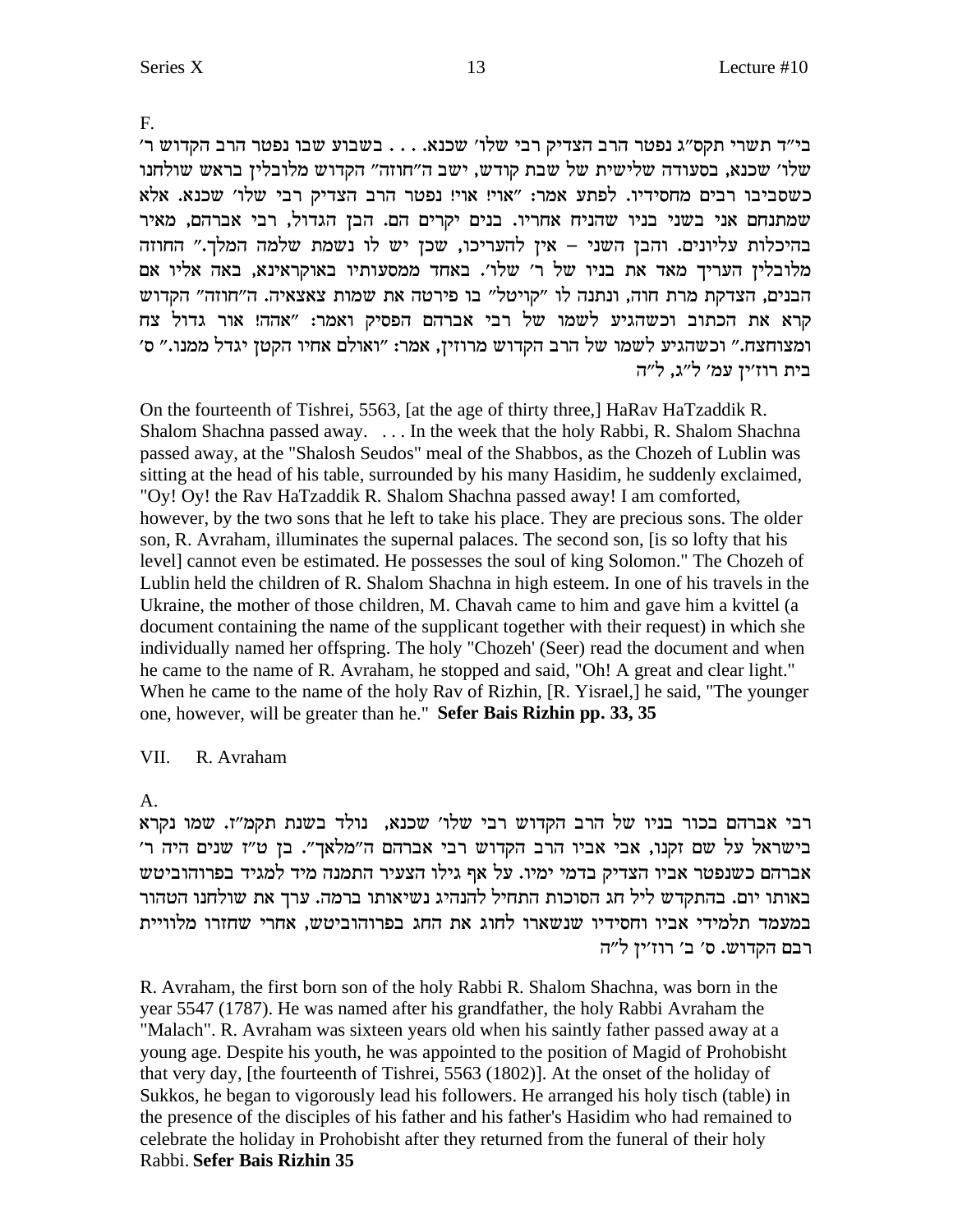B.

בהיותו כבן כ"ז שנים חלה ר' אברהם במחלה אשר ממנה לא קם עוד. . . . נשמתו הקדושה של ר׳ אברהם ערגה תמיד אל על. כל מאוייו היו להידבק בקונו. . . . בשבעה עשר באדר תקע״ג עלתה נשמתו הזכה לגנזי מרומים מקום מנוחתו נקבע סמוך לקבר אביו בפרוהוביטש. ר' אברהם לא זכה להשאיר זרע אחריו זרע של קיימא. אחיו הקטן האדמו"ר מרוזין חלץ לאלמנתו וירש את מקומו. אמו הצדקת מיאנה להינחם על מות בנה הגדול שנלקח ממנה בטרם עת. נסעה אל הרב הקדוש מאפטא לקבל ממנו תנחומים עליו. בבואה, פתח הרבי מאפטא ואמר: "משל למה הדבר דומה? ליריד גדול שנמשך בין ארבעה לששה שבועות. סוחרים גדולים ואנשי חייל אינם זקוקוים לכל הזמן הזה. הם מצליחים לקנות את כל הסחורה הנחוצה להם בשנים שלשה ימים בלבד. כך גם בנך הקדוש הספיק לעשות את המוטל עליו בעולם הזה, בזמן קצר בלבד. כשסיים – נלקח לישיבה של מעלה. ס׳ בית רוז׳ין עמוד מ'-מ"א

When he was twenty seven years old, R. Avraham contracted the illness from which he died. . . . His holy soul constantly longed to rise above. His only desire was to cling to his Creator. . . . On the seventeenth of Adar in the year 5573 (1813) his pure soul rose unto Heaven. He was buried next to his father in Prohobisht. R. Avraham didn't merit to have any surviving children. His younger brother, the Admor of Rizhin performed chalitza with [R. Avraham's] widow. His mother, the tzaddaikus, refused to be consoled for the death of her older son who was taken from her before his time. She traveled to the holy Rav of Apta in order to receive consolation from him. When she came in, the Rav of Apta said, "What can this be likened to? To a large fair that lasts from four to six weeks. Large scale merchants and men of great wealth don't have to spend the whole time there. They can successfully buy all the merchandise that they need in only two or three days. The same is with your holy son. He managed to accomplish all that which was required of him in only a short time. When he was finished, he was taken to the yeshiva in Heaven. **Sefer Bais Rizhin p. 40-41**

### VIII. The Holy Rabbi Yisrael of Rizhin

### A.

בעת שהיתה מעוברת עם הה"ק מרוזין היתה אצל הה"ק מאפטא בעל ספר אוהב ישראל והי' קורא אותה ארון הקודש ואמר שהיא נושאת בקרבה ס"ת ועמד בפני' מלא קומתו. היחס מטשרנוביל פרק י"ט אות י"ב

While she was pregnant with the holy Rabbi of Rizhin, she was by the holy Rabbi of Apta, the author of the "Ohev Yisrael". He referred to her as the "Aron HaKodesh" and said that she is carrying within her a Sefer Torah and stood up erect before her. **HaYachas MiChernoble, Chapter 19, note 12**

### B.

הה״ק נולד ג׳ תשרי תקנ״ח לאביו הה״ק ר׳ שלום שכנא בהה״ק ר׳ אברהם המלאך הוא היה איש אלקים אור מופלא ומכוסה גדול בנגלה ובנסתר אליו נסעו כל גדולי זמנו גאונים 'קדושים כהגה"ק בעל דברי חיים הה"ק ר' צבי הירש הכהן מרימנוב ועוד אחרים כיו"ב ואפי זקני דורו כבדוהו מאד. שם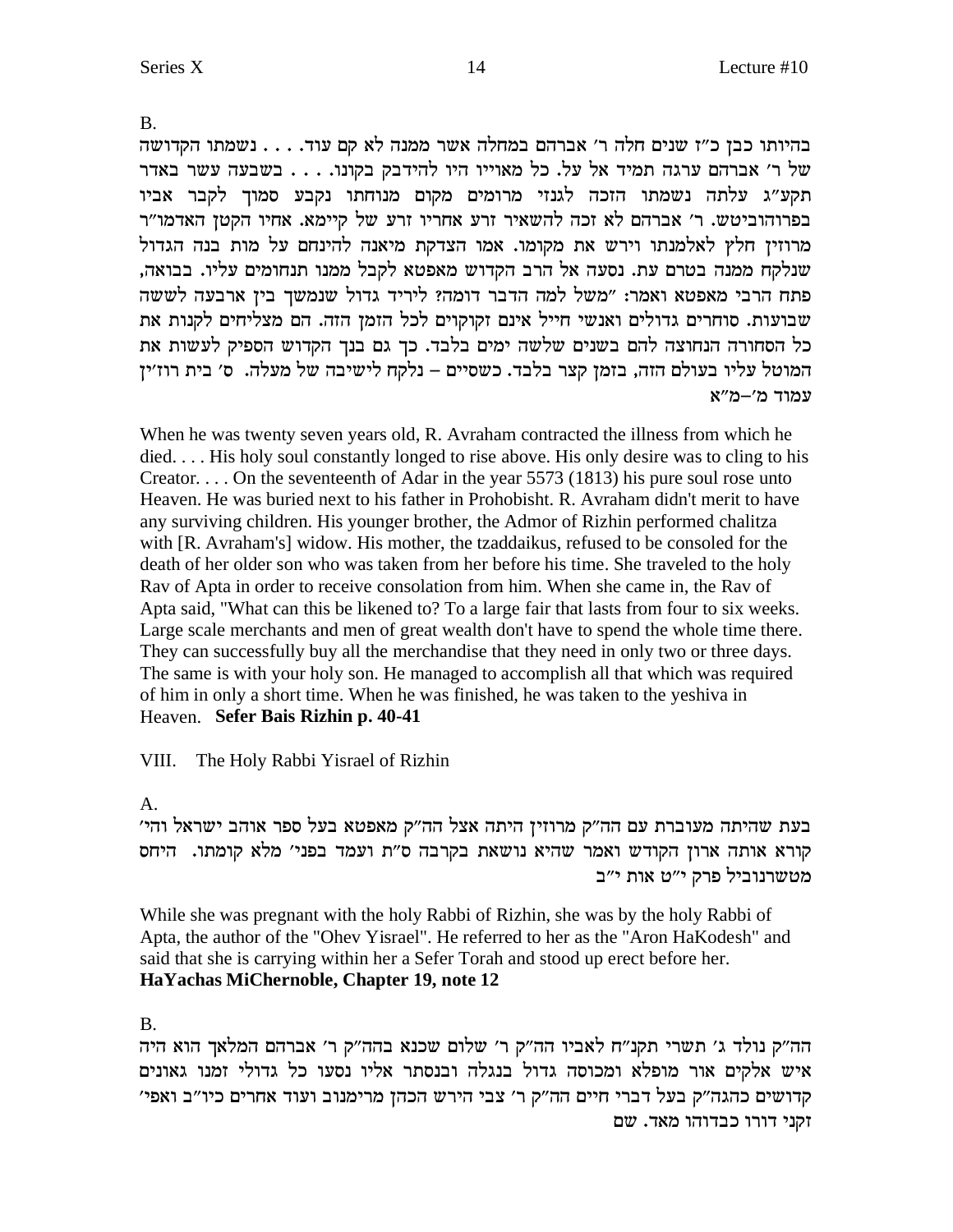The holy Rabbi, [R. Yisrael,] was born on the third of Tishrei, in the year 5558 (1797) to his father R. Shalom Shachna ben HaRav R. Avraham HaMalach. He was a G-dly man, an amazing hidden light who was a great scholar in nigleh (the exoteric lore) and in nistar (esoteric lore). All of the greats of his time traveled to meet him, including the holy Geonim, the author of the Divrei Chaim and the holy Rabbi R. Tzvi Hirsh of Riminov and others of such stature. Even the elder scholars of his generation honored him exceedingly. Ibid.

### $C_{\cdot}$

זקיני הרה״ק מאפטא אמר על קדוש ישראל הנ״ל שלא שכח כלום כל מה שלמד בעת הלו נרו עלי ראשו ועוד אמר עליו ועל אחיו שהמה יכולין להביט מסוף העולם עד סופו. ומגידי אמת אשר היו בימיו העריצו והקדישו את שמו והביעו את תהלתו כי שמו רמוז בפתיחת תורה"ק במלת "בראשית" נוטריקון "אור תורת רבינו ישראל בן שלו'. היחס מטשרנוביל פ' י"ט אות  $\mathbf{v}^{\prime\prime}$ ג

My grandfather, the holy Rabbi of Apta said regarding this holy [R. Yisrael] that he didn't forget anything that he had been taught when the light shone on his head, [when the angel taught him the Torah while in his mother's womb]. In addition, he said regarding him and his brother that they had the ability of clairvoyance, that they could see from one end of the world to the next.... Ibid. note 13

# D.

קדושת המחשבה היתה לדעת הרבי נעלה והכרחי לכל אדם. מחסידיו דרש להקדיש לפחות את תחילהו של היום למחשבות קדושות. ״הכל הולך אחרי הראשית״, נהג להגיד. כשאדם קם בבוקר ומתעסק מיד בהבלי העולם הזה, אף על פי שאחר כך מתפלל ולומד אין הקדושה שורה עליו. אבל אדם שיקדיש את הרגעים הראשונים של יומו לתפילה וללימוד, ואהר כך יפנה לעסקיו ולמלאכתו – מובטח לו שכל מה שיעשה במשך היום יהיה לשם שמים, אפילו אם יעסוק רק בעניינים גשמיים. . . . ס׳ בית רוז׳ין עמוד נ״ג

Sanctity of thought, according to the opinion of the Rebbi [of Rizhin] was of supreme value and essential for every person. He demanded from his Hasidim that they set aside, at the very least, the beginning of each day for meditating holy thoughts. He used to say, "Everything follows the form it takes at its inception." When a person gets up in the morning and immediately gets involved in the emptiness and futility of the pursuits of this world, even if he prays and studies Torah afterwards, holiness will not rest upon him. A person, however, who does sanctify the first minutes of his day with prayer and Torah study and then turns his attention to his business and profession, can be assured that everything he will subsequently do throughout the day will be for the sake of Heaven, even if he be only involved in mundane matters. . . . Sefer Bais Rizhin p. 53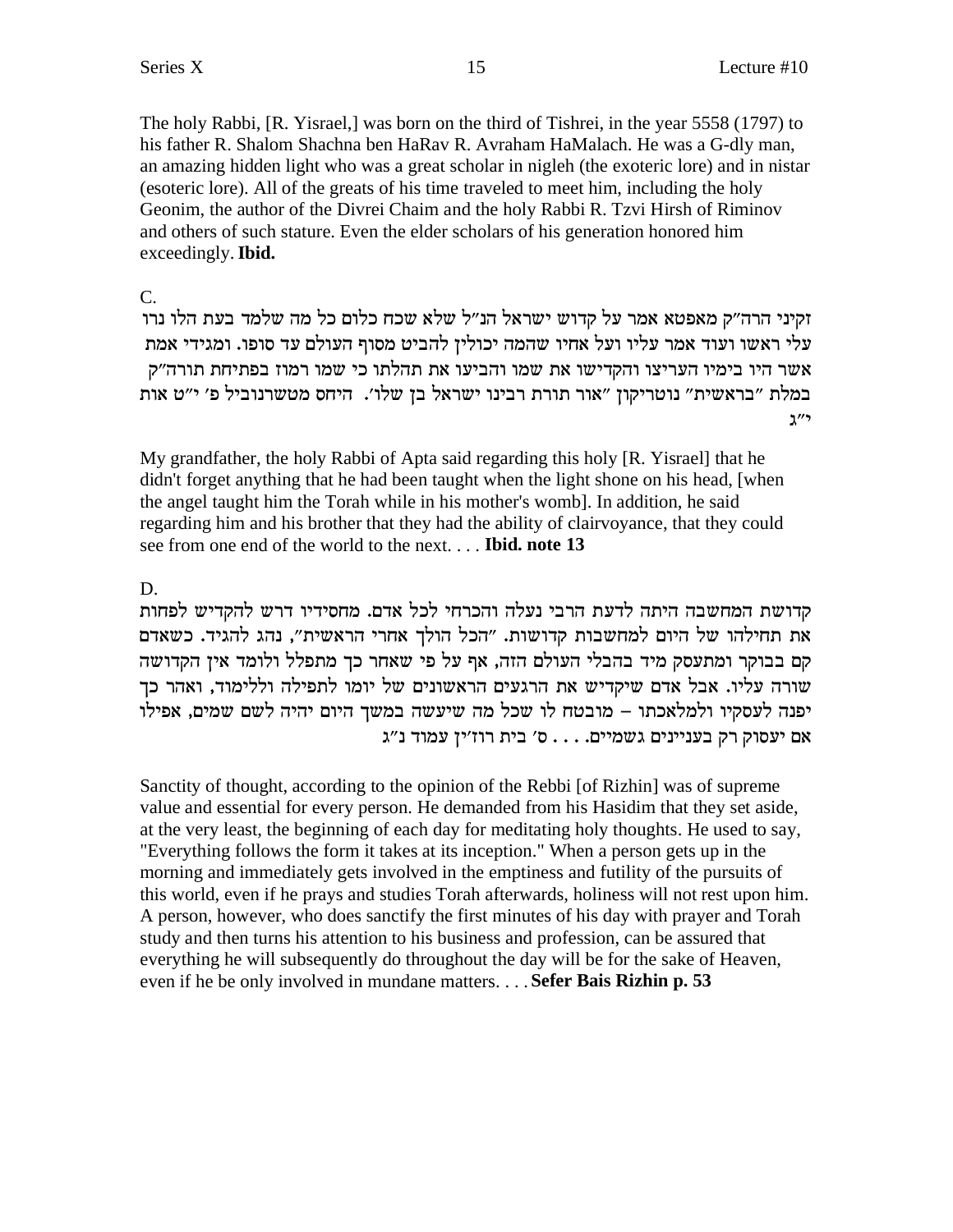#### IX. A New Hasidic Approach

 $A_{1}$ 

האדמו"ר מרוז'ין הרחיב את הדרך אשר בה התחילו אבותיו הקדושים. בזכותו חרגה החסידות מן האפיק הצר של השפעתה והחלה לזרום באפיקים רחבים. האדמו״ר מרוזין היה האיש אשר הוציאה למרחב ועשה אותה נחלת המונים. מאז הופעתו של הבעל שם טוב הקדוש, מייסד החסידות נסעו אל הרבי רק יחידי סגולה שמספרם לא היה רב. אל הרבי היו באים יהודים בעלי שאר רוח שביקשו להתבשם מרוחניותו. ל"מגיד" הקדוש היו שלוש מאות תלמידים, כולם אנשי מעשה, גדולי תורה ומחשבה. מספרם של יחידי סגולה אלה הלך ופחת. בזמנו רבו ההמונים שהיו רחוקים ממעיינות הרוח וזיקתם אל מעיינות אלה הלכה ונתרופפה. בשכלו החד ובהגיונו הבהיר הבין רבי ישראל שהמצב ילך וידרדר אם לא יושם לו קץ. למקורביו אמר הרבי: "הנה ימים באים שבהם ייטב לאיש הפשוט בגשמיות וברוחניות. לרמי המעלה לא ייטב לא בגשמיות ולא ברוחניות, הם לא יוכלו לומר אפילו מזמור אחד בתהילים, ומפני מה אני אומר זאות לכם?" הוסיף הרבי ואמר – "למען תדעו ולא תפלו ברוחכם שכן כך מוכרח להיות וכך יהיה." עוד אמר הרבי: "מדוע אומרים אנחנו בהושענות 'שלוש שעות הושע נא'? באותן שלוש שעות מתכוונים, לשלש השעות האחרונות שלפני הגאולה, שתהיינה השעות הקשות ביותר בעבור כל יהודי. באותן שעות יהיה קשה כל כך להחזיק ביהדות כקושי של אדם לטפס על קיר חלק." . . . הרבי שם לעצמו מטרה לשאת בסבלם לנחמם ולעודדם. את כוחותיו הנפשיים הפנה אליהם כדי להרימם משפל מדרגתם. ואכן נעשה לאביהם של המוני בית ישראל. אהבה רבה רחש הרבי לעם ישראל והם שחשו בזאת רחשו לו אמון וכבוד ונהרו אליו בהמוניהם. היתה זאת הפעם הראשונה בתולדות החסידות שאדם צעיר אברך בן שש עשרה שנים מושך אליו מקרוב ומרחוק אלפי אנשים הסרים למשמעותו. ס׳ בית רוזין ע׳ נא– נב

The Admor of Rizhin widened the path that was begun by his holy forefathers. In his merit, Hasidus made a quantum leap from having a very limited following and began to have influence on a much broader scale (lit. began to flow in wider channels). The Admor of Rizhin was the person who brought [Hasidus] into the public eye and converted it into a mass movement. In the very dawn of the Hasidic movement in the days of its creator, the holy Baal Shem Tov, only a select few lofty souls traveled to the Rebbi to be inspired by his spirituality. The holy Magid, [his successor,] had three hundred disciples, all of them well accomplished, giants of Torah learning and thought. The number of such lofty souls, however, began to decline. In [R. Yisrael of Rizhin's] time, the number of the simple masses grew, those who were distant from the fountains of spirit, as their connection to these fountains of spirit became weaker. With his sharp intellect and his clear thinking, R. Yisrael understood that the situation was becoming critical. He told his trusted intimates, "Behold soon will come the time that the simple man will improve materially and spiritually. Those on a higher spiritual level, though, will not improve either materially or spiritually. They won't even be able to repeat a single Psalm. Why am I telling you this?" the Rebbi added, "so that you should be aware [of the future] and not be amazed, for this is the way it must be and so will it be." In addition the Rebbi said, "Why do we say on Hoshanos (E-1 L'moshaos), 'during the three hours, please save us' (shalosh shaos hoshana). The three hours is referring to the last three hours before the salvation, which is going to be the most difficult hours for every Jew. In those hours, it will be as hard to remain faithful to Judaism as it is to climb a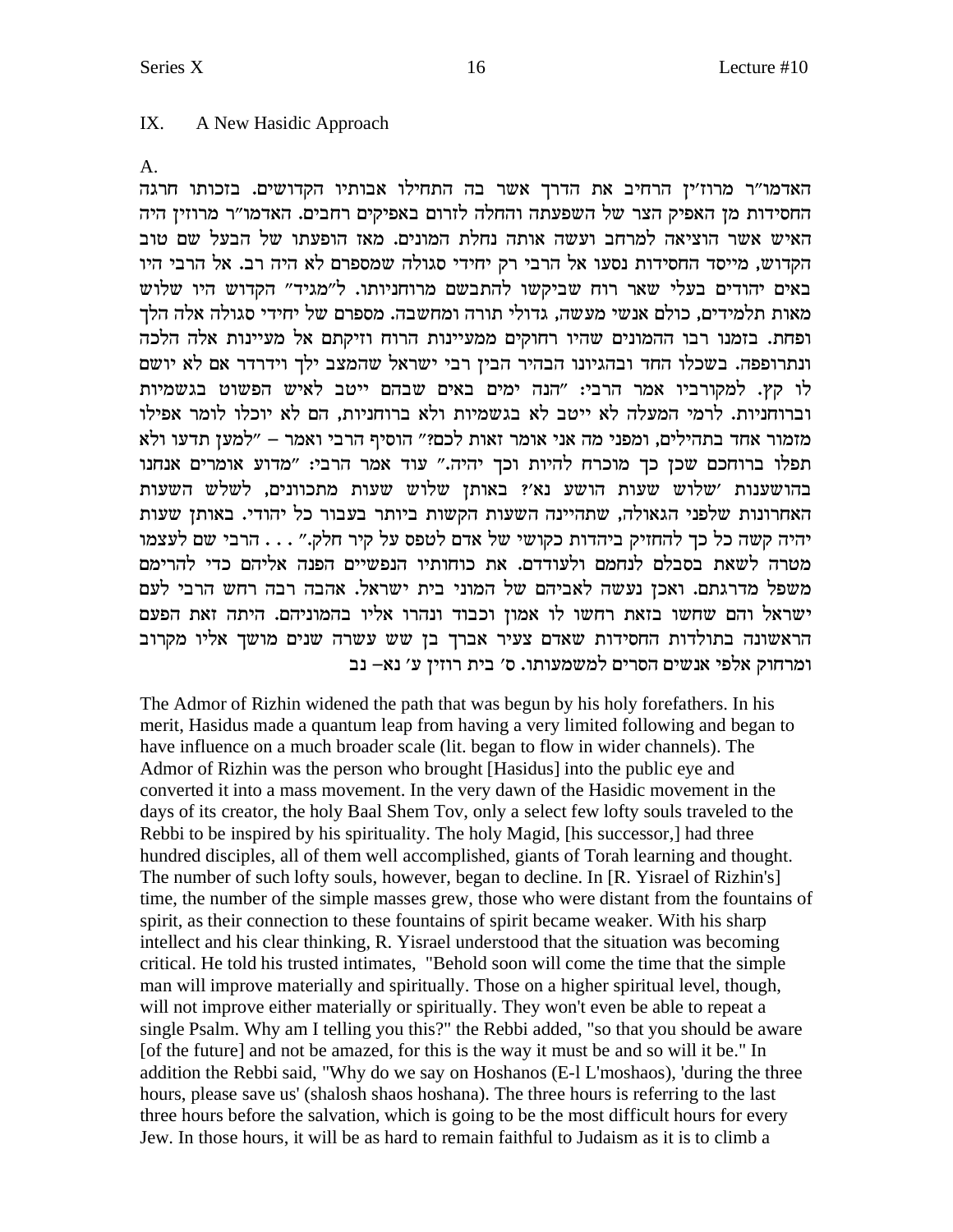smooth wall."... The Rebbi made it his goal to carry their burdens, to console them and to encourage them. He directed his spiritual energy to elevate them from their ignoble spiritual level. He became the father of the masses of the Jewish people. He expressed tremendous love towards them and they, who felt that love, expressed their faith in him, honored him, and streamed en masse [to see him]. This was the first time in the annals of the Hasidic movement that a young man of only sixteen years of age attracted thousands of Hasidim, from far and wide, who followed him implicitly. Sefer Bais Rizhin pp. 51-52

#### $\mathbf{B}$

הרבי מרוז׳ין הרשים את כל מי שהכירו ואף את מי שזכה לראותו בלבד. בעל כח משיכה מיוחד במינו היה : גם אנשים משכילים ומלומדים שרחוקים היו מיהדות בכלל ומחסידות בפרט, באו אליו לתהות על קנקנו. רבים מהם הנציחו בכתביהם את הרושם העז שעשה עליהם. הפרופסור מאיר כתב בשנת 6281 (תקפ"ו): "כשביקרתי בביתו של הצדיק מרוז'ין מצאתי שם את האציל הפלדמרשאל ויטגנשטין. האציל התרשם מהרבי עד שרצה לתת לו במתנה את ארמונו היפה בוינה שיגור בו. במה היה כחו גדול? מהו סוד קסמו שמשך אליו המונים והשפיע גם על נסיכי רוסיה ואציליה?" שאל הפרופסור והשיב: "הצדיק מרוז'ין היה ראוי לכבוד הגדול שכיבדוהו. שכלו היה חד ומצוין מטבעו. כל דבר שנראה סתום וחתום ולוט בערפל, היה בעיני הרבי ברור ומובן. הוא חדר מיד לעומקו ועמד על בוריו. הרבי הרשים את רואיו עוד לפני שהוציא מלה מפיו. הדרת פניו וקומתו הנאה הרשימו את כל רואיו. פניו היו עדינות ובמבט עיניו היה קסם רב כל – כך, עד שגם שונאו הגדול ביותר מוכרח היה להיכנע לפניו". באותן שנים כתב אודותיו גם הד"ר ש. רובין, חסיד שנעשה משכיל: "הרבי דיבר מעט כשכל תנועותיו קצובות מראש. כשנכנסנו לבקרו בחדרו מצאנוהו יושב על כסאו כמלך בארמונו. לבוש היה בבגדי פאר יקרים כאחד מאצילי רוסיה. על ראשו חבש מצנפת רקומה זהב וכסף, בפיו מקטרת טבק יקרה מאוד. לפניו, על השולחן מונח היה ספר "הזוהר" פתוח. הכסף שנתנו לו הבאים אליו היה מונח על השולחן והרבי – כמסב פניו ממנו. כל התנהגותו אמרה מלכות" כותב ד"ר רובין, ומציין שהרבי מעולם לא אכל ולא שתה בפומבי, לא רק נגע בקצה אצבעו בקערה ובכוס שהיו לפניו על השולחן. ס׳ בית רוז׳ין ע׳ נ״ג

The Rebbi of Rizhin made an impression upon all who knew him and even on those who merely saw him. He had extraordinary magnetic personality. Even intellectuals and scholars who were distant from Judaism, in general, and from Hasidism, in particular, would come to visit him out of a sense of curiosity (lit. to smell his wine barrel). Many of them immortalized the indelible imprint he made upon them in their writings. Professor Meyer wrote in the year 1826, "When I visited the home of the Tzaddik of Rizhin, I encountered the nobleman, Field Marshall [Baron] Wittgenstein (1769-1842). The nobleman was so impressed by the Rebbi that he wanted to give him, as a gift, his beautiful palatial estate in Vienna, so that the Rebbi might live there. What was so unusual about the Rebbi? What was the secret of his charisma that he attracted the masses and even influenced the princes of Russia and their nobility?" the professor asked. He replied, "The Tzaddik of Rizhin was worthy of the great honors which they bestowed upon him. He naturally possessed a sharp and unusual intellect. Anything that seemed enigmatic, sealed and shrouded in fog, was clear and understandable in the eyes of the Rebbi. He immediately plumbed its depths and gained clarity. The Rebbi made an impression on those that observed him even before he would utter a word from his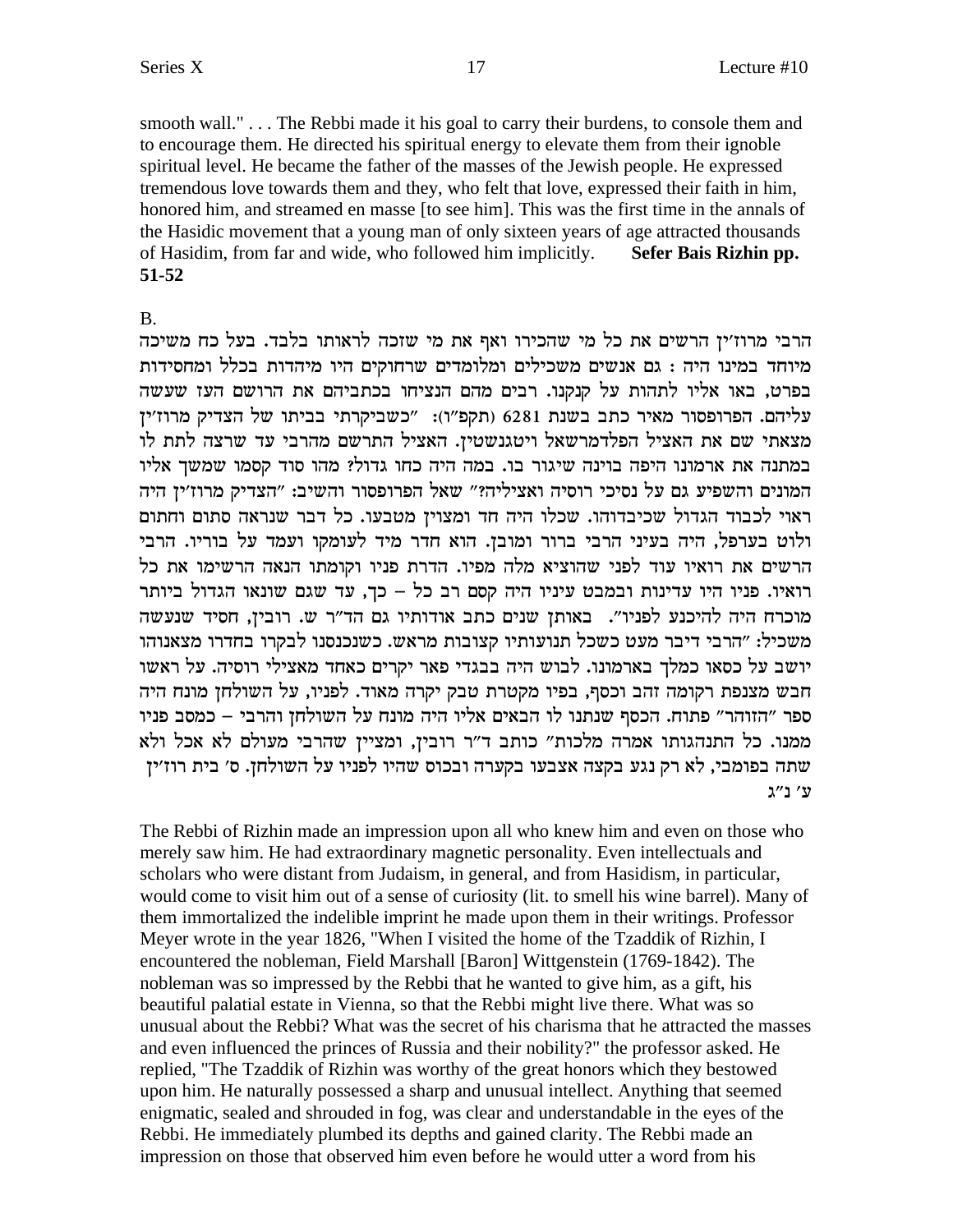mouth. The majesty of his face and his comely bearing made an impression upon all who observed him. He had a refined countenance and could charm even his greatest enemy into submission with a stare of his eyes." [We have yet another description of the Rebbi] from that period from the writings of Dr. S. Rubin, an erstwhile Hasid who became a maskil (intellectual). He wrote, "The Rebbi spoke little, as if all his movements had been predetermined. When we came to visit him in his room, we found him sitting on his chair like a king in his palace. He was wearing expensive and exquisite clothing like one of the nobility of Russia. On his head was a hat which was embroidered with gold and silver. In his mouth was a very expensive pipe. In front of him, on the table, was an open book of the Zohar, but the Rebbi appeared as if he had turned his head away from it. All of his actions bespoke of royalty." He [also] pointed out that the Rebbi never ate or drank in public. He only touched his finger to the plate or cup that was before him on the table. Sefer Bais Rizhin p. 53

C.

המוני חסידים העריצו את האדמו"ר לא רק על שכלו החריף ובינתו העמוקה אלא גם  $(1)$ על לבו החם והער, שהיה רגיש לסבלו של כל יהודי. כאב את כאבו של כל אדם, דאג את דאגתו ובצרתו לו צר. הרבי היה לאב המון גוים חסידיו לא עשו דבר גדול או קטן מבלי להיועץ בו תחילה. הערצת עולם העריצוהו והוא, האדמו״ר, היה מעודדם לבוא אליו באמרו שהסתופפות בחצרותיהם של צדיקים משולה לעליה לרגל לירושלים בשעתה. ס׳ ב׳ רוז׳ין ע׳ ב״ד

The masses of Hasidim acclaimed the Admor not only for his sharp intellect and his profound understanding but also for his warm and sensitive heart which felt the burdens of every Jew. He experienced the pain of every person, worried together with them and felt their anguish. The Rebbi was the father of the multitudes and his Hasidim didn't do anything, big or small, without seeking his advice first. The whole world acclaimed him, and he, the Admor, would encourage them to come to him by saying that coming to the courts of the Tzaddikim is akin to going up to Jerusalem on the holiday at the time of the Temple. Sefer Bais Rizhin p. 54

"מהו איפוא חצרו של הצדיק?" שאל האדמו"ר והשיב: "חצרו של הצדיק משמש  $(2)$ מרכז כעין מקדש מעט בעבור המוני חסידיו על ידי נסיעתם של החסידים אליו מתפשטת השפעתו בכל מקום, מתקדש שם שמים והעולם בא על תיקונו. . . ." ס' בית רוז'ין ע' נ"ח

"What is the court of the Tzaddik?" the Admor would ask. He responded, "The function" of the court of the Tzaddik is to be a central meeting place, akin to the Temple, for the masses of his Hasidim. Through the travels of the Hasidim to him, [the Tzaddik's] influence spreads all over. The name of Heaven became consecrated and the world will [eventually] come to its corrected state." Sefer Bais Rizhin p. 58

ואמנם האדמו״ר לא נהג להשפיע כדרך אדמורים אחרים, על ידי אמירת ״תורה״ על  $(3)$ יד ה״שולחז״. עיקר השפעתו על המוני חסידיו היתה על ידי מגע עם כל אחד ואחד מהם. בכל יום היה הרבי מקדיש שעות רבות לקבל את הבאים אליו. בתשומת לב היה מקשיב לשאלותיהם ולדאגותיהם ומשיב לכל אחד לפי עניינו. לפעמים עשה זאת על ידי אמירה קצרה ומחכימה, ולפעמים על ידי משל או מעשה עם מוסר השכל בצידו. ס׳ בית רוז׳ין ע׳ ס״ג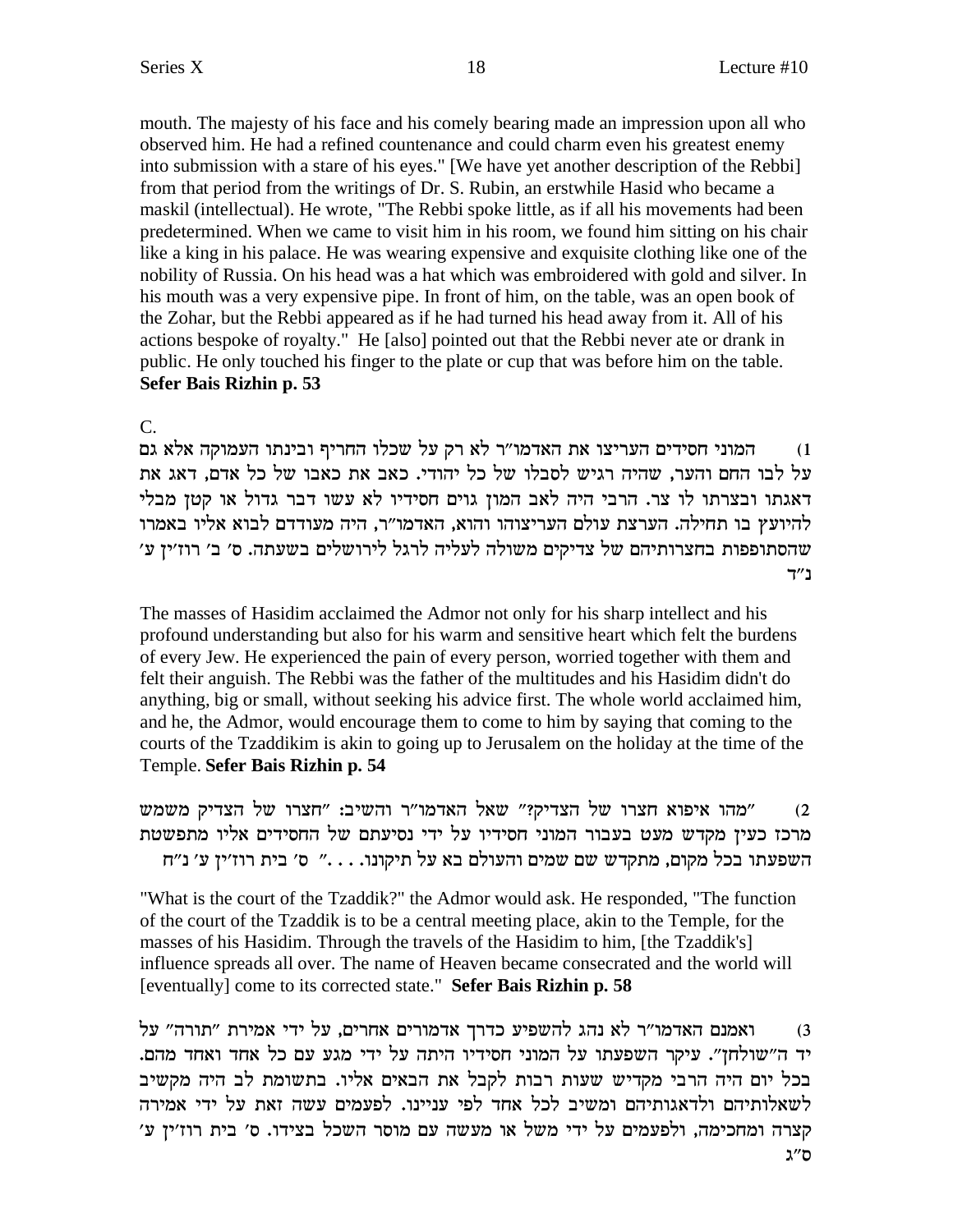The Rebbi influenced his Hasidim in a way which was different from other Admorim, i.e. through saying Torah [discourses] by the "tish" (table-meal). He essentially influenced his Hasidim through having direct contact with each and every one of them. Every day the Rebbi would set aside many hours to receive those who came to him. With concentration, he would listen to their questions and their worries and would respond to each one of them appropriately. At times, he would accomplish this with a pithy and wise saying, at times with a parable or a true story with a moral to it. **Sefer Bais Rizhin p. 63**

4) הרבי הרבה לספר מעשיות. לפעמים התחיל בסיפורים לפני תפילת שחרית. פעם הפליג בסיפוריו כשלפתע נזכר שהשעה מאוחרת ועדיין לא התפלל. "לא ידעתי שכל כך מאוחר" אמר לחסידיו והוסיף מיד: "בעצם אין הבדל בין סיפורי מעשיות לתפילה. התפילה היא בבחינת "הללו את שם ד'" וסיפורי צדיקים הם בבחינת "הללו עבדי ד'". ומצינו בספר תהלים שלפעמים מקדים נעים זמירות ישראל, את "הללו את שם ד'" ל"הללו עבדי ד'" (פרק קלה) ולפעמים מקדים "הללו עבדי ד'" ל"הללו את שם ד'" (פרק קיג). אם כן, שניהם שווים. מכאן אנו למדים, סיים הרבי את דבריו, "שסיפורי צדיקים הם בבחינת תפילה", אחר כך קם והתחיל להתפלל. ס׳ בית רוז׳ין ע׳ ס״ג

The Rebbi would tell many [inspiring or enlightening] stories. At times he would begin telling his stories before Shachris (the morning prayers). One time he was so involved in his narrative that he suddenly realized that it was late and that he had not as yet davened (prayed). "I didn't realize that it was so late," he told his Hasidim. He then added the following comment, "There is really no difference between telling stories and praying. Praying is a fulfillment of the verse, 'Praise the Name of Hashem.' Telling stories of the Tzaddikim is a fulfillment of the verse, 'Praise the servants of Hashem.' We find in the Book of Psalms that at times the Psalmist puts 'Praise the Name of Hashem' before 'Praise the servants of Hashem.' At other times he puts 'Praise the servants of Hashem.' before 'Praise the Name of Hashem.' Evidently they are really on the same level. From this we can derive," the Rebbi concluded his words, "that the stories of the Tzaddikim are really a form of prayer." Afterwards he got up and commenced the prayer service. **Sefer Bais Rizhin p. 63**

סדר יומו של האדמו"ר היה עמוס. לשינה הקדיש רק כשלוש שעות מעת לעת. נוהג  $(5$ היה לקום באשמורת הבוקר, לשבת בחדרו שעות מספר ולעסוק בתורה. רק אחר–כך עמד להתפלל תפילת שחרית. אחרי התפילה טעם משהו והתחיל מיד לקבל את פני האנשים שבאו אליו. נוהג היה להקדיש שעה אחת ביום לעבודה גופנית. זאת לפי מצות רופאיו. בדרך כלל היה חוטב עצים ומנסרם, בין מנחה למעריב היה יוצא לטיול במרכבתו. אחרי תפילת מעריב קיבל שוב קהל עד חצות לילה. כך עברו עליו הימים. עמוסי תורה, תפילה ושיחות עם , חסידיו. אפילו בשבת קודש היה ממעט בשינה. . . . רגיל היה לספר את המעשה בנפוליאון שלאחר הכתרתו לקיסר לא ישן שלושה ימים רצופים. כשבאו רופאיו והזהירוהו שמסכן בכך את חייו, אמר להם : "חייב אני לציית לכם, אבל איך אוכל לישון? אם בעת השינה אני מחסר מעצמי את התענוג של מלכות". ס' בית רוז'ין ע' ס"ד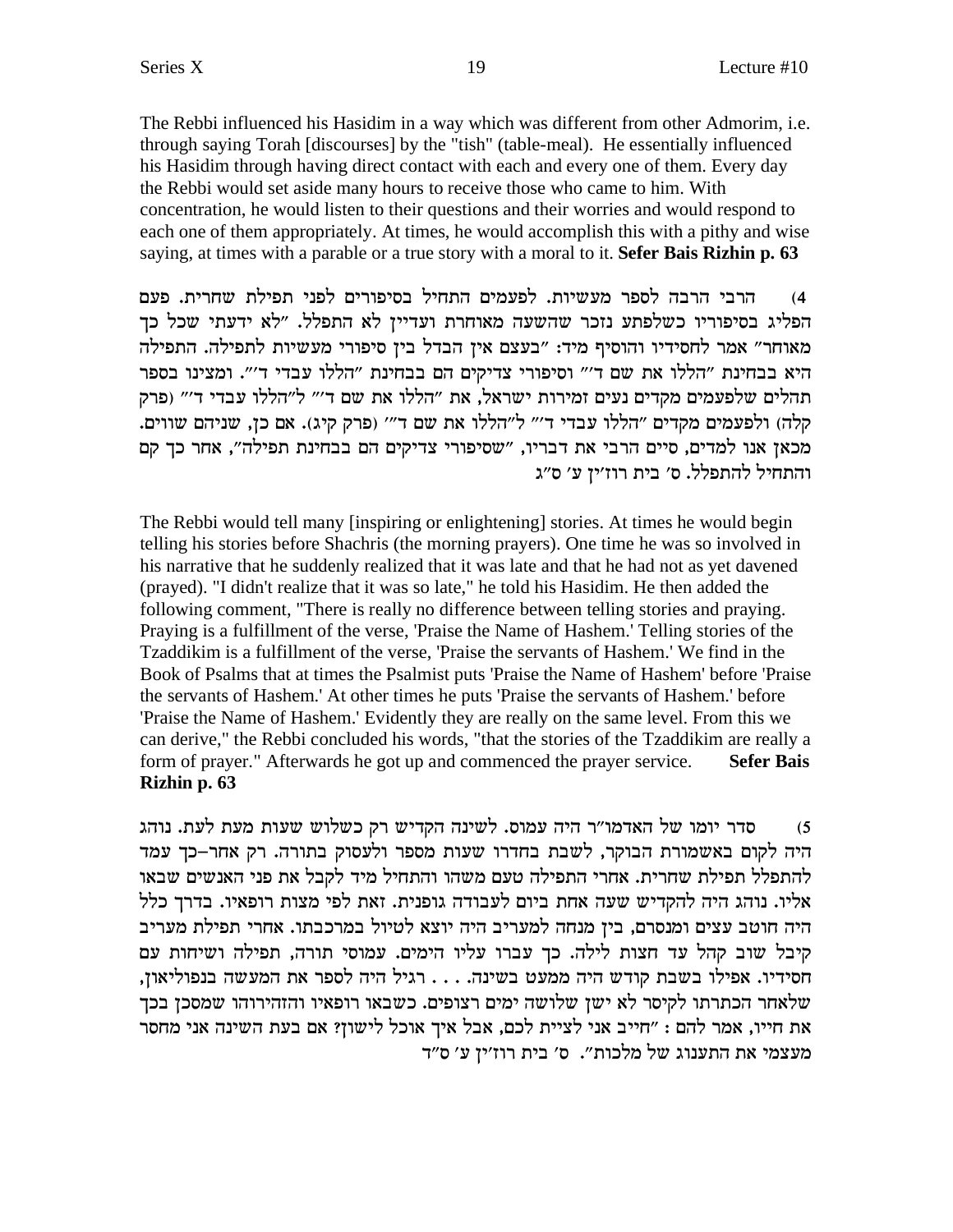The Admor had a very full daily schedule. He only slept for three hours in any one twenty four hour period. He would wake up three hours (ashmora) before dawn and would sit in his room for several hours and study Torah. Only afterwards would he get up to daven Shachris (the morning prayer service). After davening he would eat a morsel of food and would then begin receiving the visitors who came to him. In accordance with his doctor's orders, he would set aside one hour of the day for exercise. Generally, he would chop and saw wood during that time. Between Mincha (the afternoon service) and Maariv (the evening service) he would go out for a ride in his carriage. After Maariv, until midnight, he would again receive an assemblage of visitors. This was his normal schedule, i.e. he was busy with the study of Torah, praying, speaking with his Hasidim. Even on the holy Shabbos he keep his sleep to a minimum.... He would often tell over the story of Napoleon, who, after his coronation as Emperor, didn't sleep for three days straight. When his doctors warned him that he was endangering his life by such behavior, he said to them, "I have to follow your orders. But how can I sleep, if, at the time that I am asleep, I am denying myself the pleasure of acting as a king?" Sefer Bais Rizhin p. 64

#### D.

הגאון הצדיק בעל "דברי חיים" מצאנז, נסע פעם אחת לסדיגרה לקבל פני הה"ק מרוזין ולבקר בהיכלו ובעת נסעו אליו בקשו משמשיו שיעמוד להנפש מעט בדרכו ולא אבה הה"ק ר' חיים בכל אופן להפסיק את נסיעתו הרחוקה והמייגעת גם לשעה מועטת. "איך יכולים להרשות לעצמו לעמוד באמצע הדרך בשעה שנוסעים לקדוש עליון כזה?". כך טען הה"ק ר' חיים באמצע הדרך. ובשובו מסדיגורה הביתה נפגש בקראקא עם הרה"ג ר' שמעון סופר ז"ל בנו של "החתם סופר", הלז העירו כי נפלא בעיניו שגאון כר' חיים יסע להריזינער. הסביר לו ר' חיים. תמצית הארץ הנם שני דברים הר סיני והר המורי'. בסיני ניתנה התורה, ועל השני נעקד יצחק. ולמה לא נבנה בית המקדש על הר שנתנה התורה עליו יען כי מקום שפשט יהודי צוארו עליו בשביל כבוד אלקים חביב יותר ואצל ר׳ ישראל–צע ראיתי שבכל עת ובכל רגע ורגע הוא פושט את צוארו בשביל כבוד קדושת השם. ס׳ היחס מטשרנוביל פרק לה אות ג'

The Gaon and Tzaddik of Tzanz, the author of the Divrei Chaim, once traveled to Sadagora to visit the holy Rabbi of Rizhin and be in his sanctuary. In the middle of his journey, his attendants beseeched him to rest awhile and then continue on. He firmly refused to interrupt his long and tiring journey even for a short time. "How can someone" allow himself to stop in the middle of the way when he is traveling to see this lofty holy man?" On his way home from Sadagora, he stopped off in Cracow and met HaRav HaGaon R. Shimon Sofer, z"l, the son of the Chasam Sofer. [R. Shimon] told him that he was amazed that a Gaon like R. Chaim would travel to the Rizhiner. R. Chaim explained to him that there are two special mountains on earth: Mount Sinai and Mount Moriah. On Sinai, the Torah was given. On the other one, Yitzchak was bound. Why wasn't the Temple built on the mountain upon which the Torah was given? The reason is because the place where a Jew sticks out his neck for the glory of G-d is [evidently] more precious [than the place where the Torah was given]. By R. Yisrael'tzeh I witnessed that every instant of the day he is sticking out his neck for the glory of the sanctification of Hashem. Sefer HaYachas MiChernoble, Chapter 35, note 3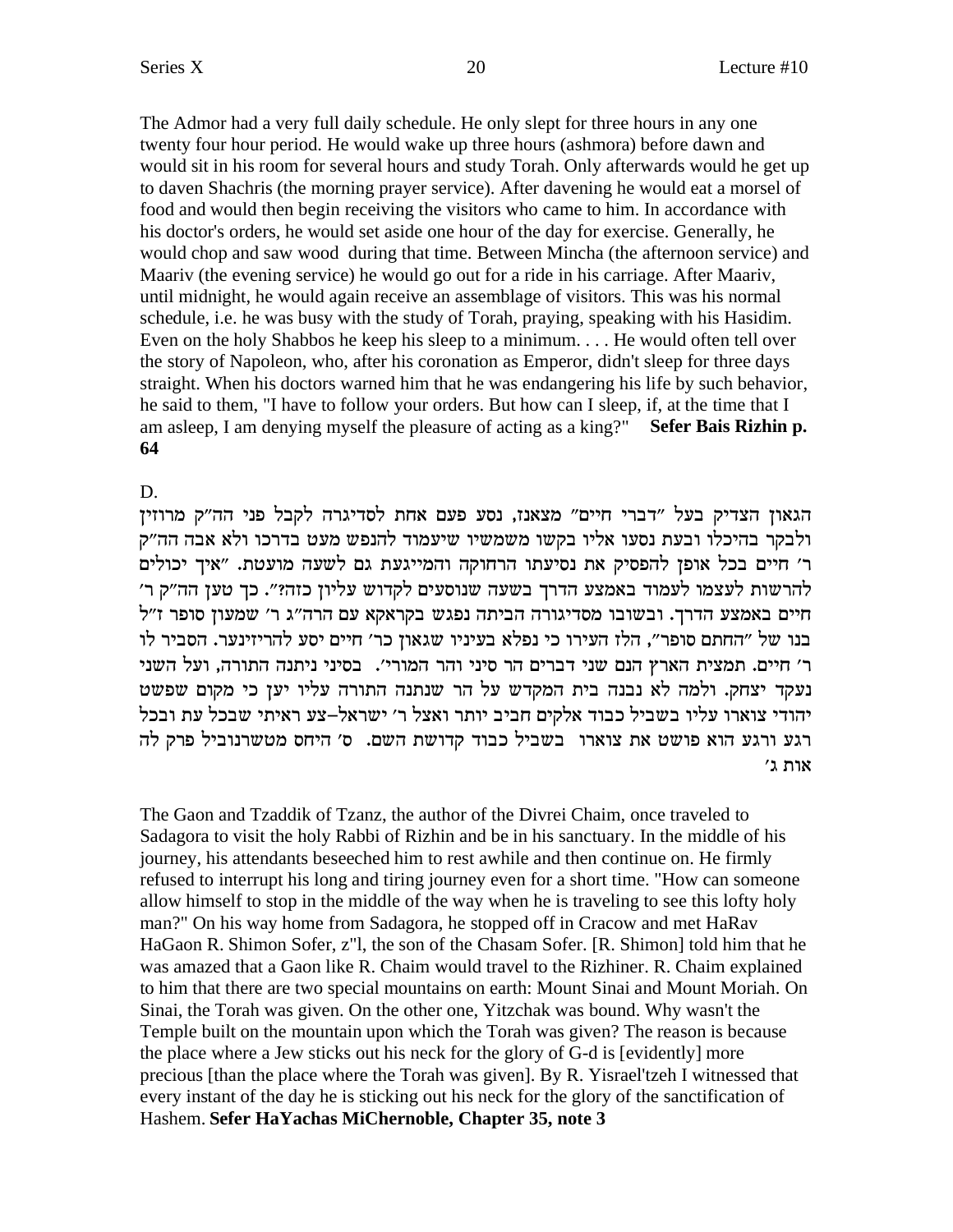E.

הצדיק מרוז׳ין ידע שאם ברצונו לתקן את הדור ולהיטיב לו עליו להצטמצם ולקרב את עצמו אל דורו על מנת להתקשר אליו. אז אפשר יהיה לו להתפלל על הדור ולהעלותו. נכדו של הרבי מרוז׳ין הצדיק ר׳ ישראל מטשורטקוב כתב עליו: וזאת היתה כוונתו של זקני הצדיק מרוז׳ין אשר כל תכלית עבודתו היתה בשביל ישראל. ומפני זה נהג עצמו בהדור והיו לו דירות גדולות וכלים נאים. כדי שתהיה לו שייכות לארציות על ידי כך יוכל להתקרב אל הדור ויוכל להתפלל ולהגן עליהם. ס׳ בית רוז׳ין ע׳ ע״ה

The Tzaddik of Rizhin realized that if he wanted to correct the ills of the generation and to improve them, he would have to bring himself down to the level of his generation so that they attach themselves to him. Only then would it be possible for him to pray on behalf of the generation and to raise it up. The grandson of the Rebbi of Rizhin, the Tzaddik, R. Yisrael of Chortkov wrote regarding his grandfather, "This was the intention of my grandfather, the Tzaddik of Rizhin whose whole Divine service was for the Jewish people. Because of this, he conducted himself with royal majesty and had large quarters and beautiful vessels. This was in order for him to have a connection to earthiness. Through that he was able to come close to the generation and was able to pray on their behalf and to protect them. . . . " Sefer Bais Rizhin p. 75

#### $X_{\cdot}$ **Imprisonment and Escape From Russia**

# $A_{\cdot}$

פ״א בא זקיני הה״ק המגיד הר״מ מטשרנוביל לריזון, והריזונער כשהיה לו ידיעה שהה״ק הר״מ נכון להיות אצלו היה לו הכנה לקבל באהבה את האורח היקר הזה והכינו חדר מיוחד אשר שם יתועדו יחד הצדיקים הנ"ל וצוה הריזונער אשר יעמדו שמה שתי כסאות בהיכל הזה זה אצל זה. והזהיר מאד שלא יזיזו הכסאות ממקומם ושלא להפך אותם מצד זה לצד זה וכאשר נכנס הה"ק הר"ם לחדר הנ"ל הריזונער לו היה עוד שם. תיכף לקח הה"ק הר"מ הכסאות והחליף אותם זה ממקום זה למקום זה. וכן הכסא למקום שעמד הראשון וכאשר נכנס הריזונער שמה וראה שהכסאות מוחלפים ממקומם שאל מי עשה זאת והשיב הה"ק הר"מ אני עשיתי זאת וענה בזה"ל מה תסברו "איהר האט גיחאפט עד עולם קודם ביאת המשיח גם אתם צריכים לסבול גלות. ס׳ היחס מטשרנוביל פרק ל״ג אות ח׳

On one occassion, my grandfather, the holy Magid of Chernoble, R. Mordechai, visited Rizhin. Once the Rebbi of Rizhin heard that R. Mordechai was about to come, he made preparations to endearingly receive his esteemed guest and prepared a specially designated room in which the two Tzaddikim could meet in privacy. The Rizhiner Rebbi ordered that two chairs be placed there side by side and he demanded that special care be taken that the chairs not be moved from their designated places nor should they be switched around, one moved in place of the other. When the holy R. Mordechai came to the room, the Rizhiner Rebbi was not yet there. He then immediately took the chairs and switched them around. When the Rizhiner Rebbi entered the room and saw that the chairs were switched around he asked, "Who did this?" R. Mordechai replied, "It was I who did it. What do you think that you have captured the eternal world [of bliss] before the coming of Moshiach. Even you have to endure galus (the deprivations of exile)." **Sefer** HaYachas MiChernoble, 33:8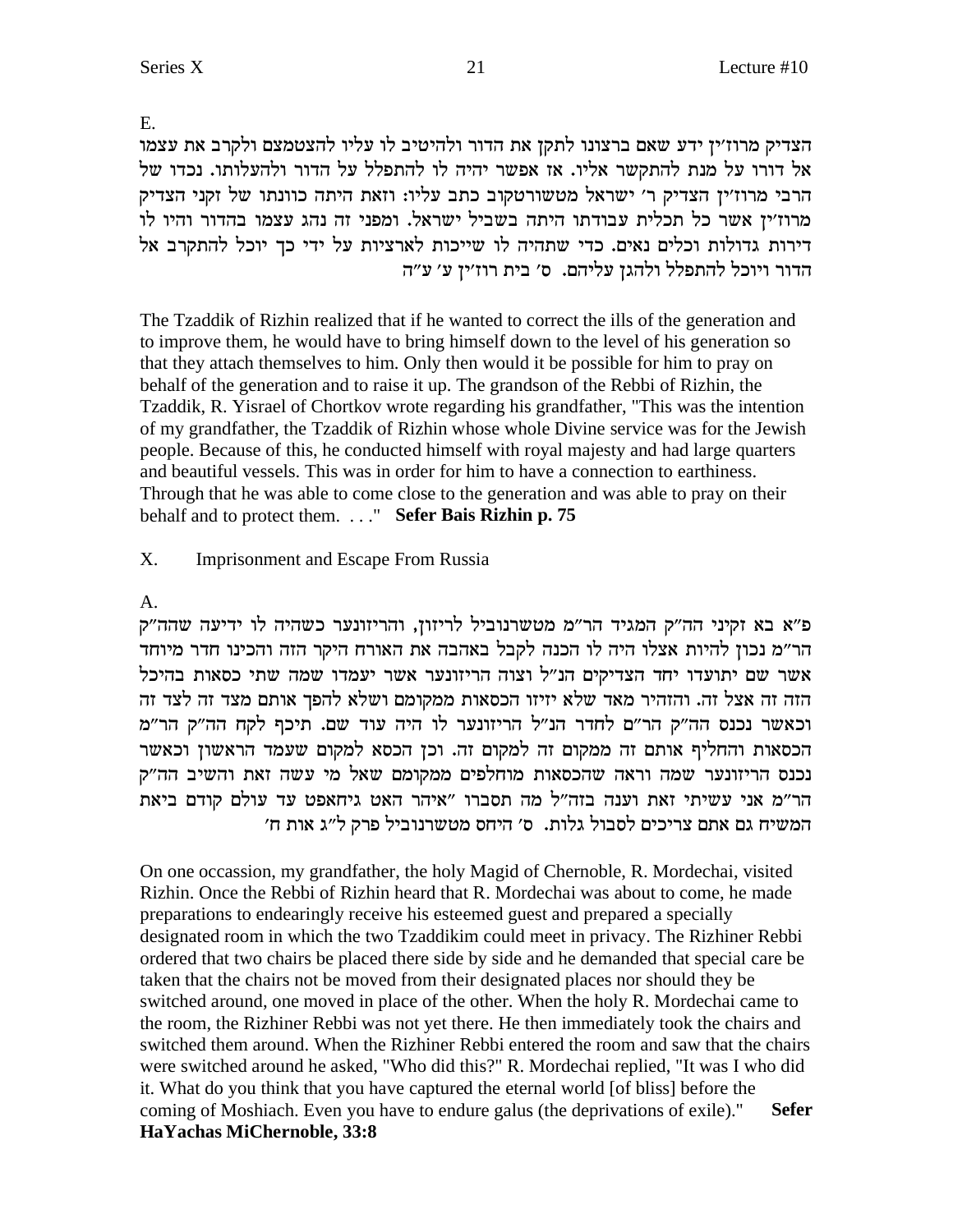**B.** 

כשראו החסידים את מצוקתו של הרבי בגלל רדיפותיה של הממשלה הצארית, יעצו לו לעבור לגור בקישינוב הקרובה לגבול. השלטונות שמרו את החלטותיהם בסודי סודות אף החסידים לא נחו ולא שקטו עד שנודע להם מפי אנשי סוד מקורבים למלכות בפטרבורג שפקודת הגירוש כבר נחתמה. החסידים לא התמהמהו. מיהרו לשחד את פקידי הממשלה והשיגו בעבור הרבי תעודת מסע לחוץ לארץ, למולדביה. שנים מחשובי העיר ערבו בעדו כי ישוב לקישונוב למועד שנקבע. ברגע אחרון הצליח הרבי להינצל מהגזירה הרעה. בלווית שני גבאים עזב את קישינוב והגיע בעגלה לגבול מולדביה שברומניה. אך יצוא יצא מקישינוב והנה הגיע מפטרבוג הפקודה לאוסרו ולהגלותו. נוסח הפקודה היה מתוחכם כדי להסתיר וליטול את העוקץ המר של הגזירה, בפקודת הגירוש נאמר: "היות והרב ישראל פרידמן הוא איש אלוקים קדוש, והמונים מעדת ישראל באים להתברך מפיו ומדריכים את מנוחתו ומפריעים אותו מעבודת אלוקים, לכן החליטה ממשלת רוסיה, לדאוג לטובתו ולשלוח אותו ואת בני ביתו למקום רחוק ברוסיה הגדולה, ששם לפי החוק אסור ליהודים לגור, ושם יהיה לרב הקדוש הנ"ל מקום מקלט לכל ימי חייו, ושם ימצא מרגוע לנפשו". ועוד נאמר באיגרת: "הממשלה תעשה עמו חסד לפנים משורת הדין ותרשה לו לקחת עמו מניין של עשרה אנשים, למען יוכל להתפלל בציבור כפי שהורגל. וגם שוחט יקח עמו, כדי שכל צרכיו יסופקו על הצד הטוב ביותר. חוץ מאותם אנשים, נאמר באיגרת, אסור לשום יהודי לבוא אליו". כשהגיעה הפקודה לקישינוב לא היה שם הרבי. שר הפלך, שנתן את הסכמתו לנסיעתו של הרבי, ירא היה פן יבולע לו על אשר נתן תעודת מסע לאיש אשר הקיסר חרץ דינו לגלות, מה עשה? פנה אל הקונסול הרוסי שבעיר יאסי, שלשם הגיע הרבי, ודרש להחזירו מיד לקישינוב. אלא שידידיו של הרבי בקישינוב הקדימוהו, ושלחו רץ ליאסי, להודיע את דבר הפקודה ואת דרישתו של שר הפלך מהקונסול הרוסי. משהגיע הרץ, החליטו מקורביו של הרבי, שעליו לברוח לאוסטריה. החסידים השיגו לו תעודת מסע ממולדביה לאוסטריה, ששם היו לו ידידים בין אדמו"רי גליציה. ס' בית רוז'ין עמוד רכ"ו

When the Hasidim saw the dire straits in which the Rebbi found himself due to the continuing efforts of the Czarist regime to pursue him, they advised the Rebbi to move to Kishinev, which is close to the border. The government kept their decision [to exile the Rebbi] a classified secret. The Hasidim, however, didn't rest until they found out from their sources, who maintained a close relationship to the government officials in St. Petersburg, that the decree of exile had already been signed. The Hasidim didn't tarry. [Before the document was actually delivered,] they hurriedly bribed the governmental officials [in Kishinev] and obtained for the Rebbi a permit to leave the country to go to Moldavia. Two of the leading members of the city took responsibility that [the Rebbi] would return to Kishinev on the date that had been set. Accompanied by two attendants, he left Kishinev and traveled by carriage to the border of Moldavia, which was in Romania. IIt turned out that] at the very last moment, the Rebbi successfully was saved from that evil decree. As soon as he left, the decree reached Kishinev from St. Petersburg that he be imprisoned and exiled. The decree was worded very cunningly in order to conceal and remove the bitter sting of the decree. The decree read, "Since R. Yisrael Friedman is a holy man of G-d and the masses of Jewish people who come to him for his personal blessings trample his tranquility and disturb his Divine service, therefore it is the decision of the government of Russia, out of concern for his welfare, to send him and his household to a distant place within Greater Russia, where, by law, Jews are forbidden to live. There the holy Ray will have a sanctuary his whole life. There he will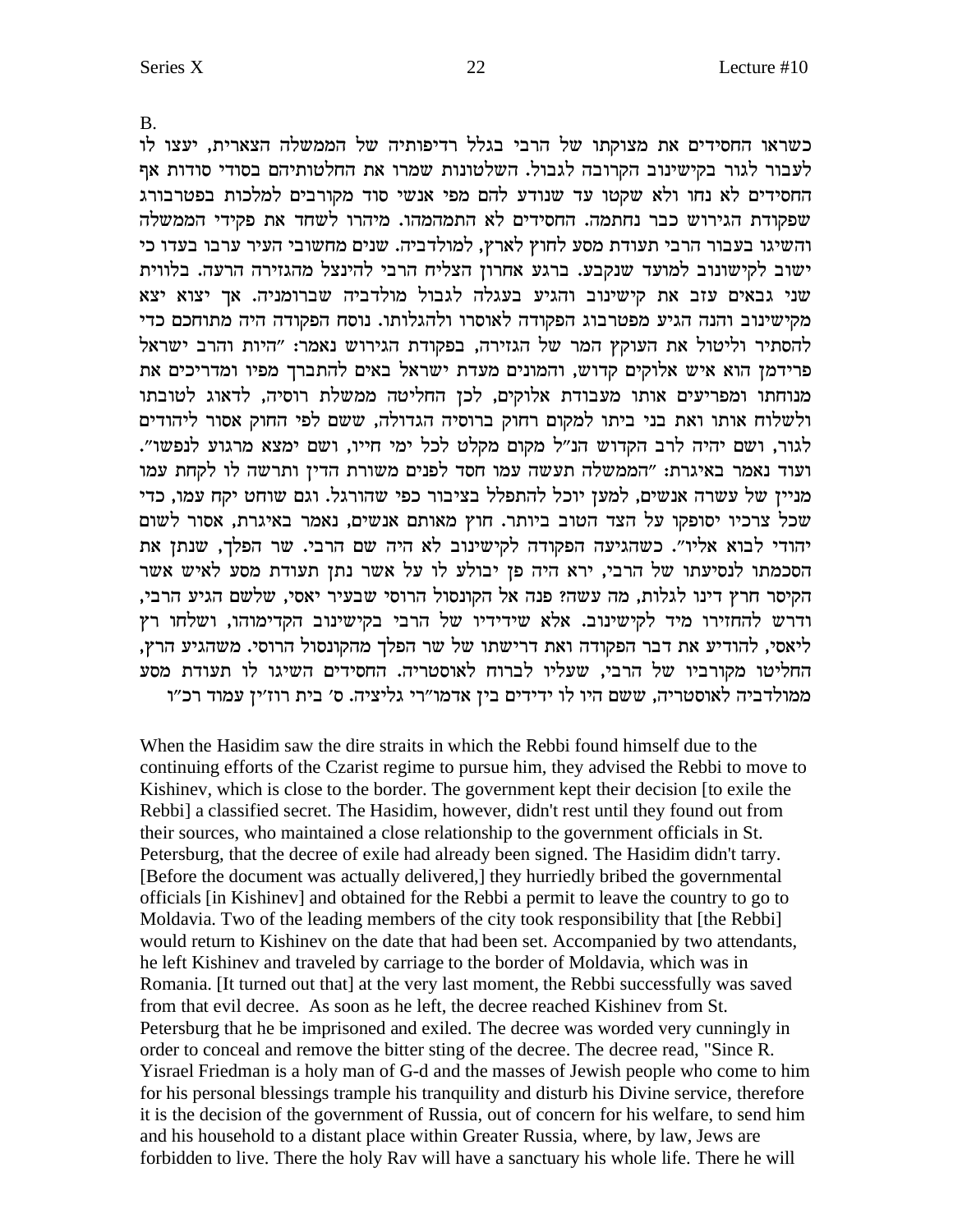find peace of mind." In addition, it was stated in the decree, "The government is doing a kindness to him beyond the call of duty and is allowing him to take with him a minyan of ten men, so that he will be able to pray with a congregation as is his custom. He is also allowed to take a ritual slaughterer with him, so that all of his needs will be met in the best manner." Besides those persons, the decree stated, "It is forbidden for any Jew to come to him." When the decree reached Kishinev, the Rebbi was no longer there. The local governor, who had given his permission for the Rebbi to travel [to Moldavia], was afraid that he would be disciplined by the government for having given a travel permit to someone who was condemned to exile. What did he do? He turned to the Russian consul in the [Romanian] city of Iassy, where the Rebbi had already arrived, and [sent him a message,] demanding that the [Romanian authorities] return him back to Kishinev. The Rebbi's friends in Kishinev beat him to it, however, and quickly sent a messenger to Iassy to inform him of the decree and the demand sent by the local governor to the consul in Iassy. When the messenger arrived, the Rebbi's close friends decided that he has to flee to Austria. The Hasidim obtained on his behalf a travel permit from Moldavia to Austria, where the Rebbi had close friends amongst the Adomorim of Galicia. Sefer Bais Rizhin p. 226

#### $C_{\cdot}$

הצלתו של הרבי מידי רודפיו נעשתה במסירות נפש. חסידים משני עברי הגבול לא חסכו כח וכסף כדי להצילו. לעתים עשו זאת כשהם מסכנים את נפשם ממש. במיוחד דאג לו ידידו ומעריצו, הצדיק ר' מאיר מפרמישלאן. בגבול שבין מולדביה לאוסטריה, עבר נהר, שצריך היה הרבי לעבור. היה זה בתקופת החורף. מי הנהר קפואים היו וכשעברה עליהם מרכבתו של רבי, נשבר הקרח מתחת רגלי הסוסים, ברגע האחרון הרימו האיש שהובילו, לקחו על גבו והעבירו במים לעברו השני של הנהר. בדרך נשמטה כיפה מעל ראשו של הצדיק ונפלה למים. הרבי ביקש מהאיש שנשאו על גבו לחזור ולמצוא את הכיפה והבטיח לו עולם הבא בעבור טרחה זו. שמו של האיש היה ר' נתן שמעון הורוביץ מהעיירה סוטשאבה (שאץ), את האיש שלח הצדיק מפרמישלאן. וכך היה המעשה : ר' נתן שמעון הנ"ל היה בעל עבירה ונסע אל הצדיק מפרמישלאן שיטיל עליו תשובה. ואז אמר לו הצדיק: דע לך, נתן שמעון, שעומד אתה לקיים עתה מצווה גדולה. תוכל, אם תרצה, להציל יהודי קדוש וצדיק גדול. מכיון שאתה גר ליד הגבול וכל שביליו נהירין לך, יהיה הצדיק ההוא זקוק לך. אתה תשא אותו על גבך וזו תהא תשובתך. וכך היה. בעברו השני של הנהר חיכתה לרבי עגלה ובה ישבו שנים ממשמשיו מעברו את הגבול עוד קודם לכן. הרבי נלקח לעיירה קטנה בשם קומפלונג, אלא שלא יכול היה להתעכב שם, שכן קרובה היתה לגבול וגם יהודים לא דרו בה. משום כך שלח משם הרבי להודיע למחותנו הרבי ר' חיים מקוסוב לידידו ר' שמעלקי בנו של הצדיק ר' משה ליב מססוב בקולומיה, וביקש שישלחו לו מניין אנשים. בין הבאים אליו היה גם ר' שמעלקי בעצמו. מקומפלונג הביאו את הרבי לעיר סקאלא, בסקאלא גר אז הרב ר׳ שלמה דרימר, מגאוני הדור, בעל שאלות ותשובות "בית שלמה" ו"וישרש יעקב" על מסכת יבמות. על אף שהיה חסיד קוסוב, היה הגאון מעריץ גדול של הצדיק מרוז׳ין. כששמע על בואו, מיהר לקבל את פניו. בין מקבלי פניו של הרבי היה גם מחותנו, הרבי מקוסוב ובנו ר׳ מנדל שהיה אז בן ארבע עשרה שנים. הנער העילוי היה מאורס לבתו של הצדיק מרוז׳ין, מרת מרים, והוא שהיה ברבות הימיס, לרבי מויז׳ניץ. ס׳ בית רו׳זיז ע׳ רכ״ו–רכ״ז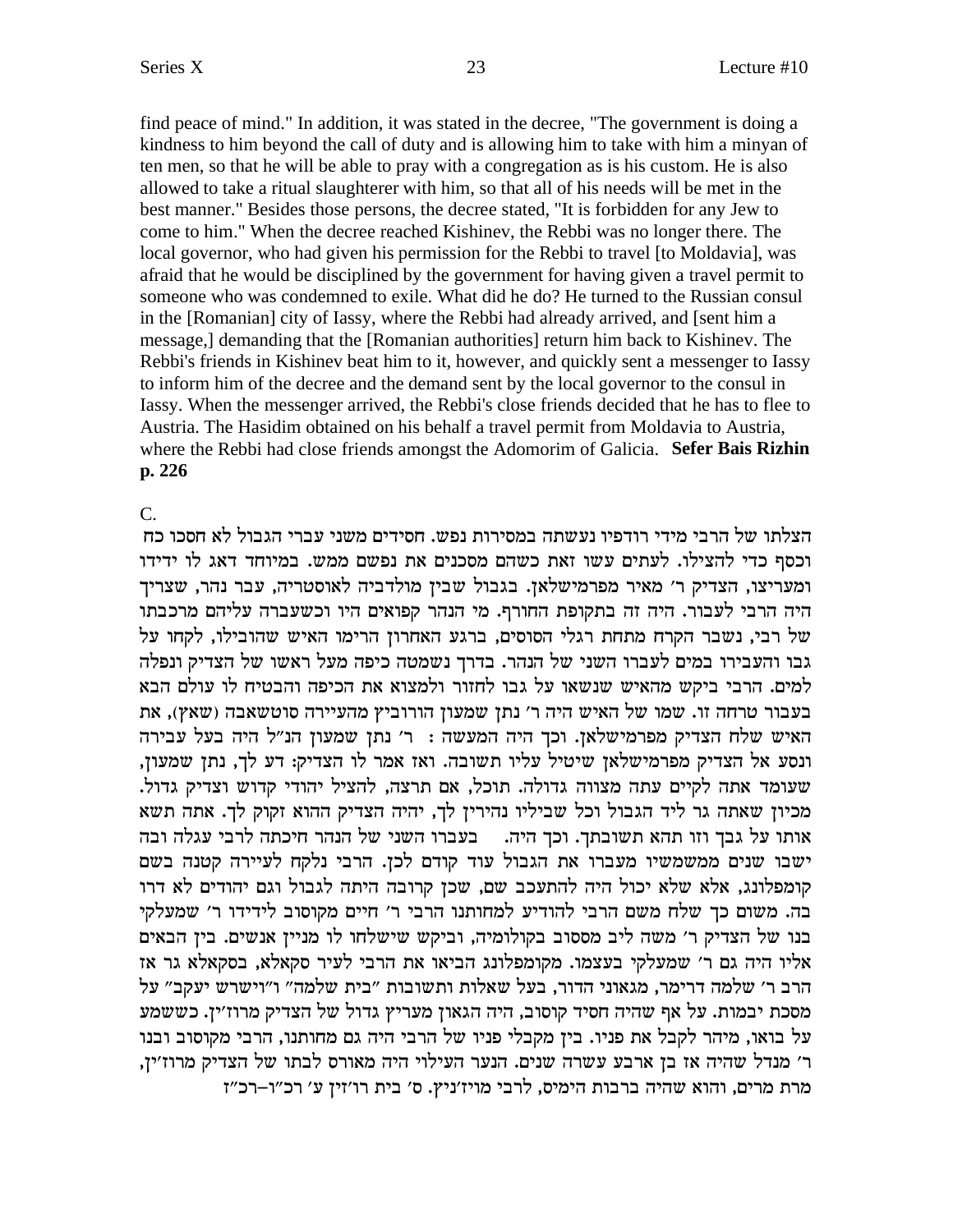The rescue of the Rebbi from the hands of his pursuers was accomplished with great self sacrifice. Hasidim from both sides of the border didn't spare their strength or capital in order to save him. At times, they actually put their lives in danger. In particular, the Tzaddik, R. Meir of Premishlan, his close friend and admirer, showed his concern for him. Between the border of Moldavia and Austria there ran a river, which the Rebbi needed to ford. It was winter, however, and the water was frozen. But as the carriage of the Rebbi was crossing the river, the ice under the hooves of the horses began to crack. At the last moment, the person who was driving him, [stopped the carriage and proceeded to] carry him on his back to the other side of the river. On the way, the Rebbi's yarmulke fell off into the water. The Rebbi asked the man who was carrying him to go back and find the yarmulke. He promised him a share in the World to Come for his efforts. The name of the man was R. Nassan Shimon Horowitz from the town of Suceava and he was sent to [the Rebbi] by the Tzaddik, R. Meir of Premishlan. The story behind this is as follows: This R. Nassan Shimon was a sinner who traveled to the Tzaddik of Premishlan that he direct him to properly repent. It was then that the Tzaddik told him, "You should know, Nassan Shimon, that you are about to fulfill a great mitzva. You have the ability, if you so decide, to save a great and holy Tzaddik. Since you live near the border and are well familiar with the entire area, the Tzaddik is going to be entrusted in your care. Carry him over the border on your back. With this you will become a penitent." And so it was.

When he arrived on the other side of the river, he found a carriage waiting for him with two of his attendants inside. They had crossed the border before him. The Rebbi was first taken to the village of Campulung [in the Carpathian mountains in Bukovina]. But the Rizhiner Rebbi couldn't remain there as it was too close to the border and no Jews lived there. The Rebbi, therefore, sent a message to his mechutan (relative by marriage), R. Chaim of Kossov, and to his dear friend, R. Shmelke, the son of the Tzaddik, R. Moshe Leib of Sassov, in Kolmaya, and asked them that they send him a minyan of men [for their daily prayers]. Amongst those who came was R. Shmelke himself. From Campulung, they brought him to Skolya, which was the home of the great Rabbi, R. Shlomo Drimmer, one of the Gaonim of the generation who was the author of Responsa Bais Shlomo and Yashresh Yaakov on the tractate Yevamos. Even though he was a Kossover Hasid, the Gaon was a great admirer of the Tzaddik of Rizhin. When he heard that the Rizhiner had come, he quickly came to greet him. Amongst those who came to greet him was his mechutan, the Rebbi of Kossov, and his son, R. Mendel, who was then fourteen years old. This young prodigy was engaged to Miriam, the daughter of the Tzaddik of Rizhin. He later became the Rebbi of Vizhnitz. **Sefer Bais Rizhin pp. 226-227**

### XI. A Family of Royalty

וה סדר היחס מהאילן הגדול שרשים עם ענפים השתול בבית הד׳ מתולדות אדם גדול בענקים קדוש עליון צי"ע ה"ה הרה"ק והטהור כ"ק מרן עטרת תפארת ישראל מרוז'ין זצלה"ה אשר השאיר אחריו ששה בנים וארבעה בנות צדיקים מפורסמים יראים ושלמים גדולי הדור הלא המה: